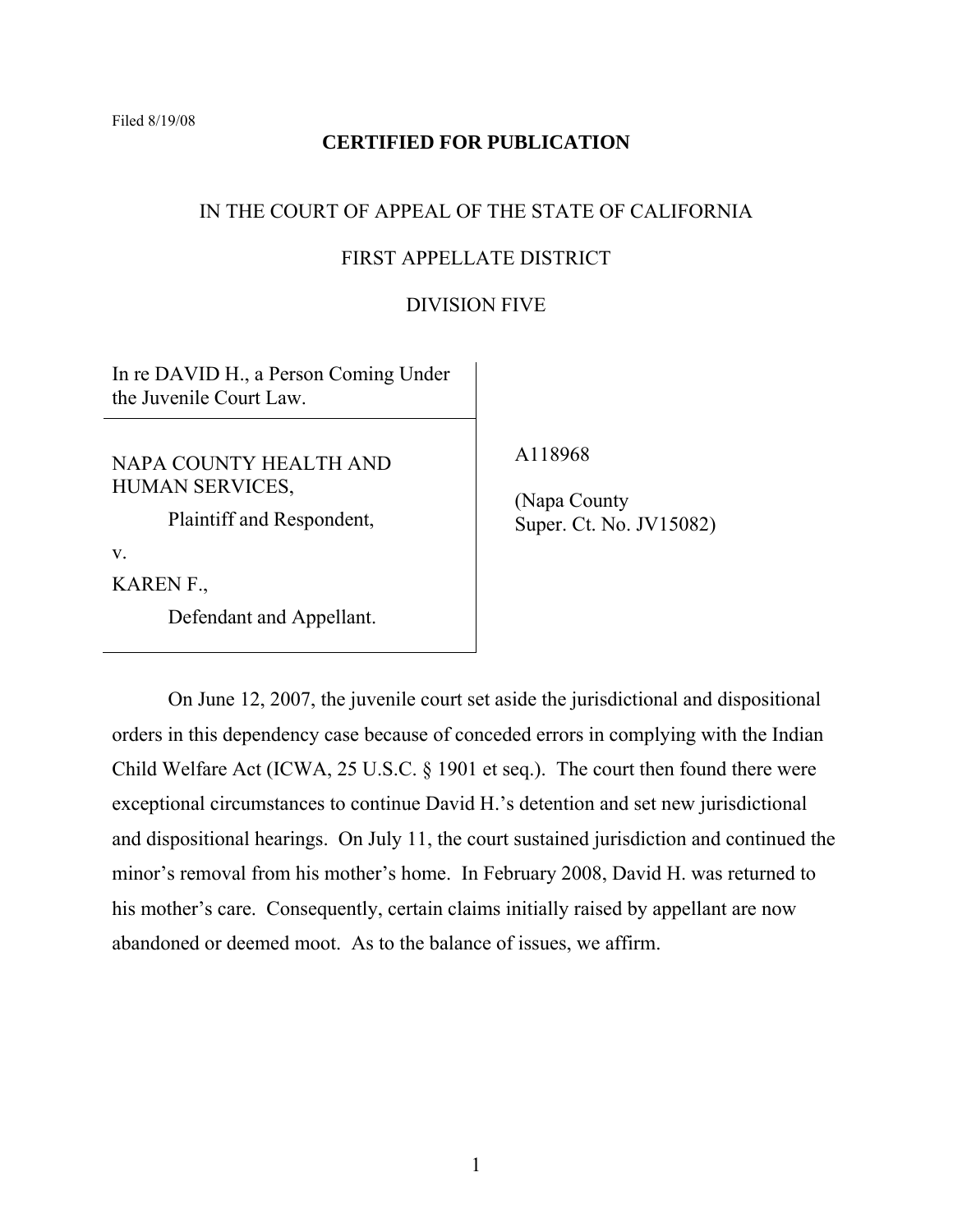### **BACKGROUND**

 On January 7, 2007, appellant Karen F. (Mother) hit her son David (born 1999) with an electrical cord and belt 21 times.<sup>1</sup> David had bruises, red marks, welts, and broken skin on his arms, back and chest and he told a social worker Mother had hit him in the past. Respondent Napa County Health and Human Services (Agency) placed David in protective custody, and Mother was arrested. Mother immediately informed the Agency she was a member of the Cherokee Nation.

 On January 11, 2007, the Agency filed a petition pursuant to Welfare and Institutions Code section 300, subdivision (a),<sup>2</sup> alleging David had suffered, or there was a serious risk he would suffer, serious physical harm inflicted nonaccidentally by Mother. The court detained David on January 11. On January 31, the Agency sent ICWA notice to three Cherokee tribes and the Bureau of Indian Affairs.

 At a February 6, 2007 jurisdictional hearing, Mother submitted on the social worker's reports, waiving her right to an evidentiary hearing. The court sustained the petition, but made no ICWA findings.

 After a March 14 and 15, 2007 contested disposition hearing, the court found that ICWA "does or may apply," that the Agency had made reasonable efforts to return David home and active efforts to prevent the breakup of the Indian family, that Mother had made minimal progress toward resolving the problems that led to David's removal, that by clear and convincing evidence there would be a substantial danger to David's physical health if he were returned to Mother's care, and that his return would likely cause him serious emotional or physical damage. The court continued David's removal from

 $\overline{a}$ 

<sup>1</sup> Some of the facts in this background section are taken from the record in appeal number A117118. On October 30, 2007, we granted Mother's request to incorporate by reference the record in the prior appeal.

<sup>2</sup> All statutory references are to the Welfare and Institutions Code unless otherwise indicated.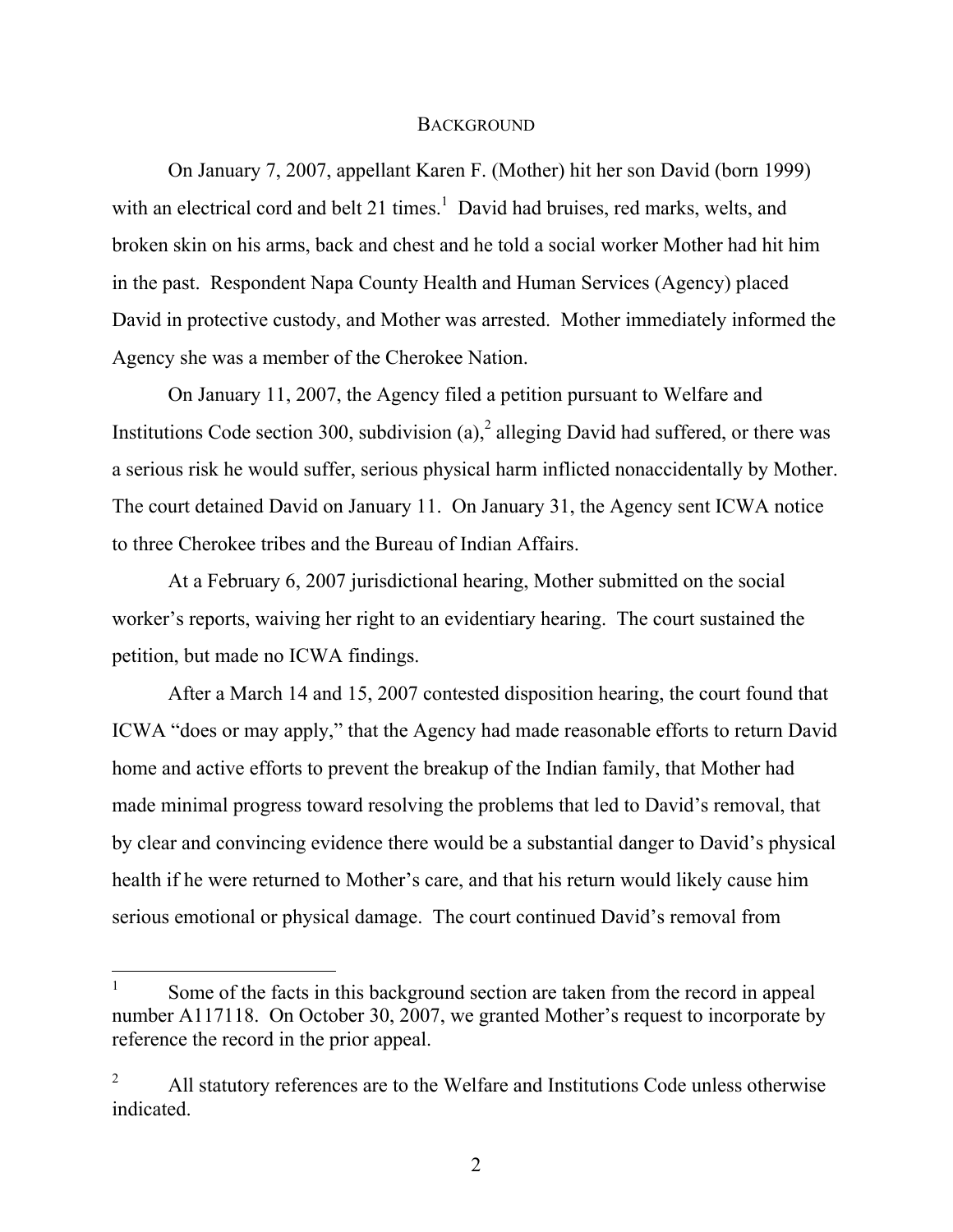Mother's care and ordered reunification services for Mother, including a parenting class, an anger management class, therapy, a psychotropic medication evaluation, and a medical assessment for her menopause symptoms. The court ordered a minimum of two two-hour visits a week between Mother and David.

 Mother appealed from the disposition order. She argued there were multiple violations of ICWA in the proceedings, including inadequate notice to the Cherokee Nation of the jurisdiction and disposition hearings, lack of ICWA expert testimony, inadequate active efforts to prevent the breakup of the Indian family, failure to comply with ICWA placement preferences, and failure to advise Mother of her ICWA rights. She also argued the court's finding of detriment that prevented David's return to Mother's home was not supported by substantial evidence under the legal standards of ICWA or California dependency law. She asked this court to reverse the jurisdictional and dispositional orders and remand for new jurisdictional and dispositional hearings.

 Meanwhile, on May 8, 2007 in the juvenile court, the Agency filed a number of documents regarding its contacts with the Cherokee Nation and David's status as an Indian child. In a letter dated January 24, the Cherokee Nation (Tribe) informed the Agency that David was an Indian child because Mother was a member of the Tribe. The letter was mailed to the Agency's correct address but was written to the attention of a former director of the Agency and apparently was never received by the social worker assigned to David's case. On March 16, the social worker received a telephone message from the Tribe's ICWA representative, Nicole Allison, requesting information about the case. The social worker did not follow up nor did she pass on the message to the social worker who took over David's case. Allison, the social worker, her supervisor, and deputy county counsel exchanged phone messages until Allison at last made contact with the social worker and deputy county counsel on May 2. Allison then sent deputy county counsel a copy of the January 24 letter by facsimile transmission, confirming David's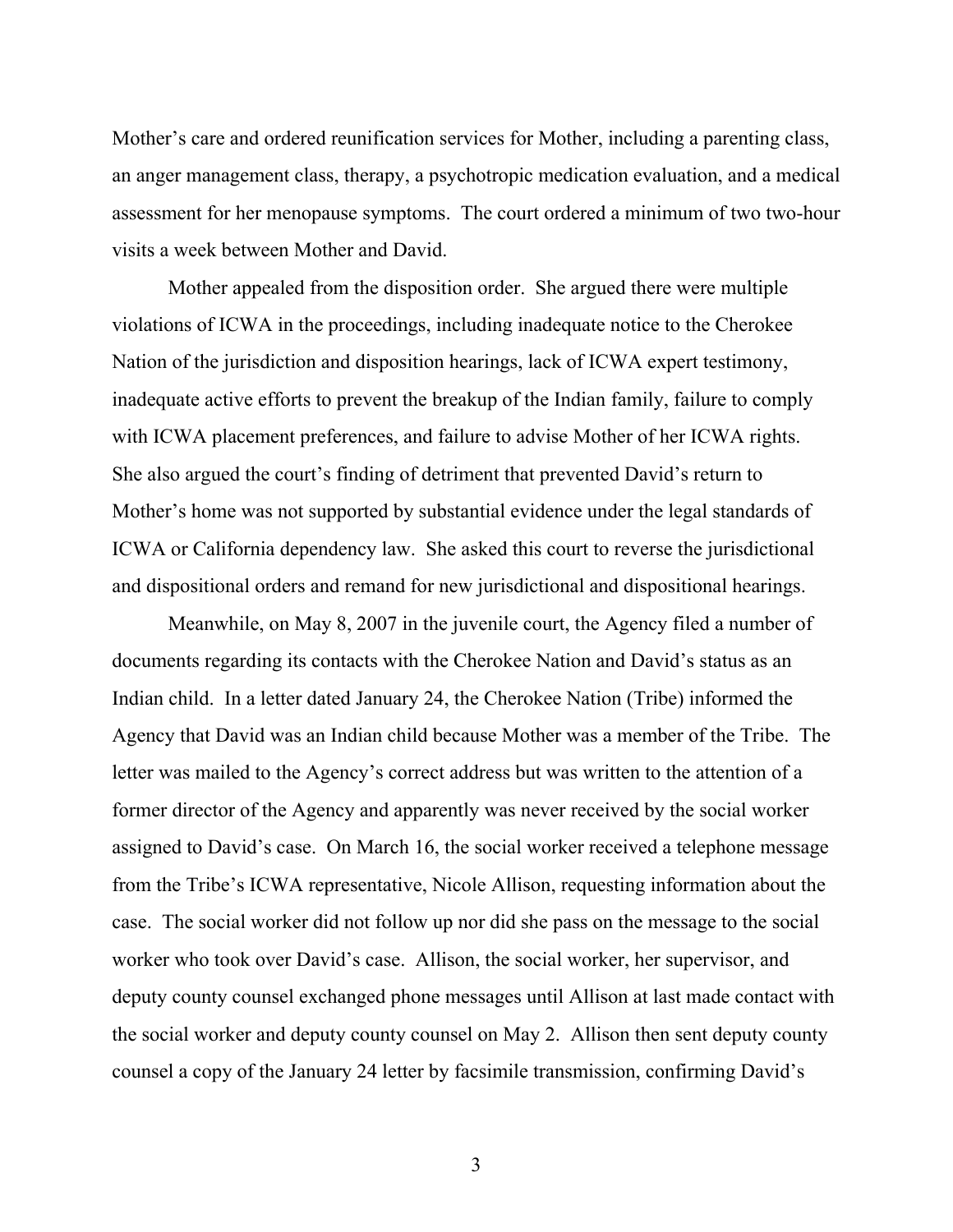status as an Indian child. The Tribe formally intervened in the dependency proceeding on May 15.

On June 1,  $2007<sup>3</sup>$ , the Agency moved the juvenile court to set aside the jurisdictional and dispositional orders, advise Mother of her ICWA rights, and set a new jurisdictional and dispositional hearing on July 9. In an attached declaration, county counsel acknowledged the Agency had not given the Cherokee Nation 10 days' notice of the jurisdictional and dispositional hearings or any notice of the contested dispositional hearing, had not advised Mother of her ICWA rights, and had not provided ICWA expert testimony at the dispositional hearing.

 A hearing on the Agency's June 1, 2007 motion took place on June 12. At the outset of the hearing, Mother made a Marsden*<sup>4</sup>* motion seeking substitution of appointed counsel. Mother's attorney agreed that her relationship with Mother had irretrievably broken down since the first appeal was filed. The court granted the motion and appointed Daniel Chester as Mother's new attorney. Chester was not present at the hearing and was not informed of his appointment until the next day.

 The court then proceeded to make a number of rulings at the hearing. The court found that David was an Indian child and that ICWA applied to the case. The court advised Mother of her rights under ICWA, and Mother affirmatively stated that she did not wish to waive any of her ICWA rights. The court granted the Agency's June 1 motion, set aside the jurisdictional and dispositional orders, and scheduled new

<sup>3</sup> Initially, on May 14, 2007, the Agency filed a section 388 petition seeking a modification of the dispositional order. The Agency asked the court to find that ICWA applies to the case and to hold a special hearing to take ICWA expert testimony and modify the findings in the order. The court granted the petition on May 17 and set the hearing for July 9. The court's May 17 order, however, was superseded by the court's June 12 order (discussed below) that set aside both the jurisdictional and dispositional orders and scheduled new jurisdictional and dispositional hearings for July 9.

<sup>4</sup> *People v. Marsden* (1970) 2 Cal.3d 118.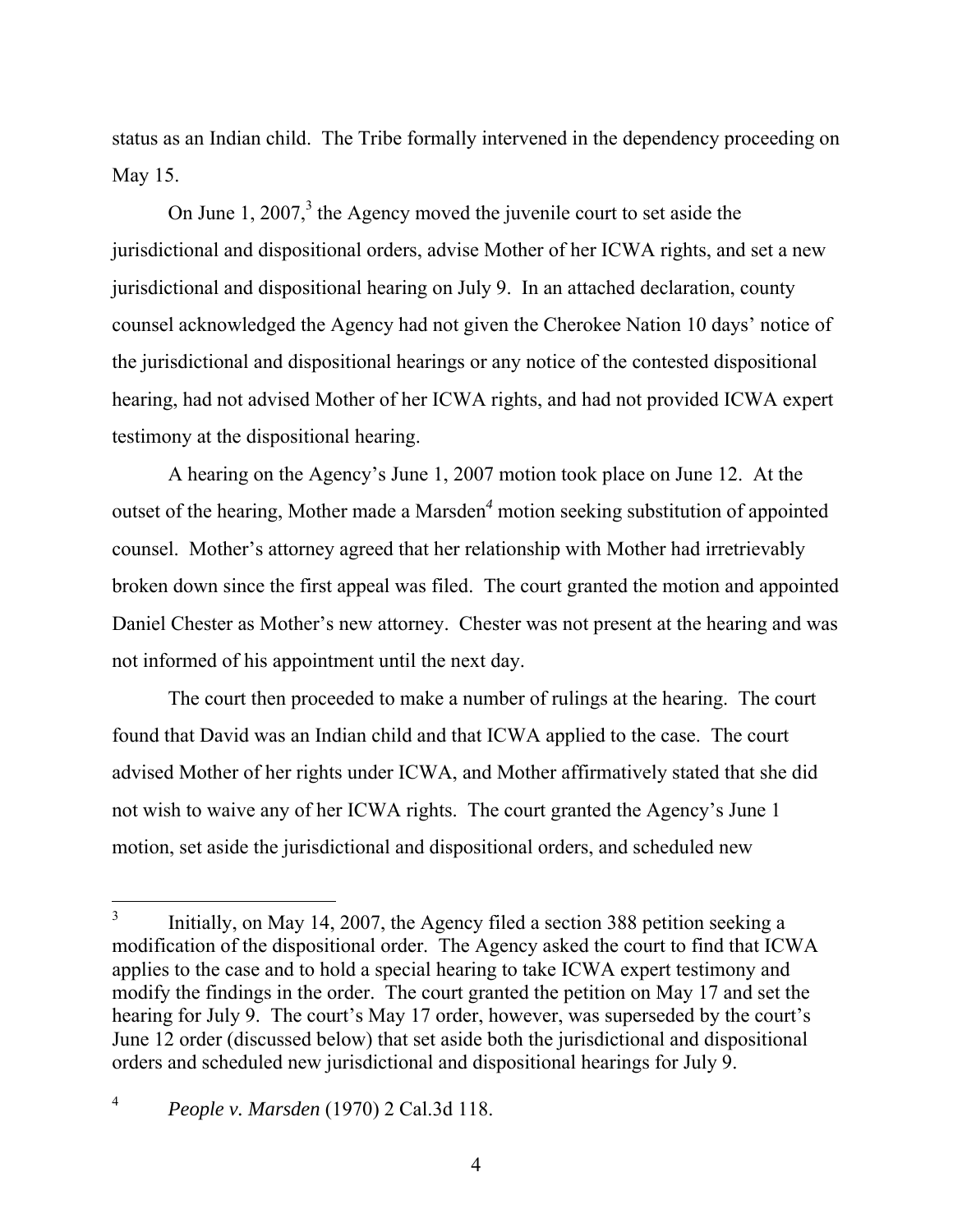jurisdictional and dispositional hearings for July 9. The court also found that exceptional circumstances existed to justify holding the dispositional hearing more than 60 days from the date David was first detained and extraordinary circumstances existed to justify temporary emergency custody of David for more than 90 days following his initial removal. Finally, the court scheduled a June 19 hearing on the question of whether Allison could testify as an expert on Cherokee customs and practices by telephone at the July 9 hearing.

 Chester did not appear at the June 19, 2007 hearing, and apparently had not been notified of the hearing. Over Mother's objections, the court granted the Agency's request to have Allison testify by telephone.

 In a June 20, 2007 letter, Chester requested a continuance of the July 9 hearing due to preexisting vacation plans. Chester was leaving on vacation June 29 and would not be returning to work until July 11. The court continued the hearing to July 13.

 On June 21, 2007, the Agency requested a June 26 hearing to discuss the availability of its ICWA expert. At the June 26 hearing, deputy county counsel said the July 13 hearing date had to be changed for two reasons: first, the Agency's ICWA expert was not available on that date, and second, the six-month deadline to hold the dispositional hearing under section 352, subdivision (b) would expire on July 11. $^5$ Chester then asked that the case be dismissed with David returned to his mother's custody. "There is no way we can have a hearing between now and July 11th." Because of his vacation schedule, "I don't see how we can go forward at this point without severely prejudicing her right to be represented by counsel of her choosing. She's very happy with me as her attorney, but there is no way I can do it before I return from

 $\overline{a}$ 

<sup>5</sup> Section 352, subdivision (b) provides, "... In no event shall the court grant continuances that would cause the hearing pursuant to Section 361 to be completed more than six months after the hearing pursuant to Section 319." The section 319 hearing is the initial detention hearing, which in this case took place on January 11, 2007.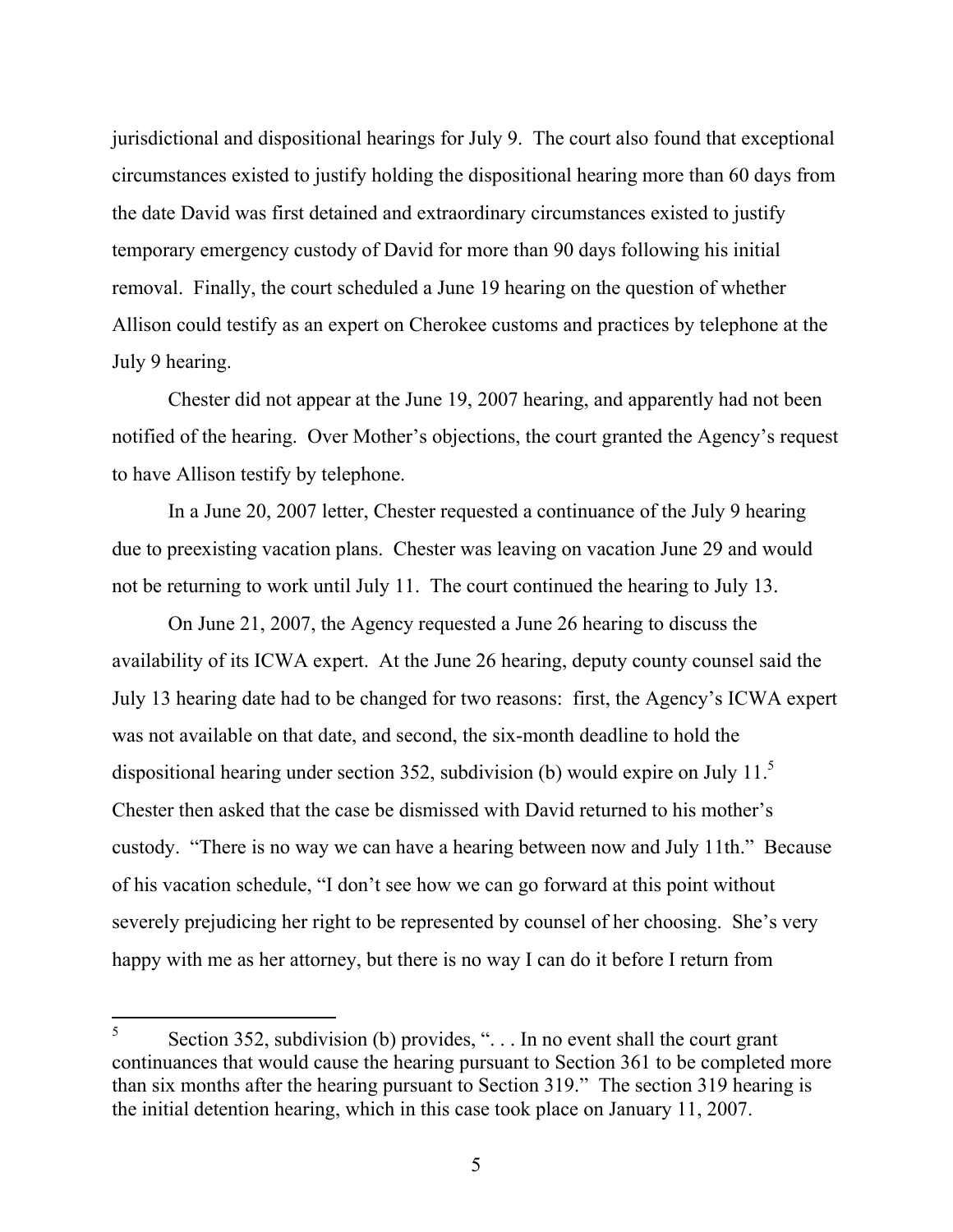vacation." Even if the court appointed different counsel for Mother, Chester argued, no attorney could prepare for the hearing in just two weeks. Chester agreed there was no flexibility in the July 11 deadline and argued the only remedy was dismissal.

 The court set the hearing to commence on July 11, 2007, with the understanding the hearing might continue into other dates. Chester asked the court to schedule a hearing on June 28 so he could request appointment of counsel to file a writ petition to prevent the hearing from proceeding. The court set the hearing and asked the parties to brief the issue of whether July 11 was an absolute deadline and, if so, what were the consequences of not meeting that deadline.

 At the June 28 hearing, the court first heard argument and testimony on the Agency's application for a temporary restraining order against Mother. The Agency told the court Mother had gone to David's foster home, banged on the doors and windows, and yelled for David to come out. The court denied the restraining order because of insufficient evidence but admonished Mother not to go to David's placement unannounced.

 On the issue of the date of the jurisdictional and dispositional order, the parties told the court the statute clearly required the hearing to be completed, and not just commenced, by July 11. Chester renewed his request for dismissal of the case. He also asked to be relieved as counsel because he could not prepare for the hearing by July 11, and he added that in any event the relationship between him and Mother had broken down to the point that he could no longer represent her. Alternatively, David could be returned to Mother's care and the hearing postponed. The court relieved Chester of his representation of Mother. During the hearing, the court contacted another attorney, Jeffrey Hammond, who said he could prepare for the case in the two weeks before the July 11 hearing. The court appointed him to represent Mother and ordered Mother to go to his office that day to avoid further delays.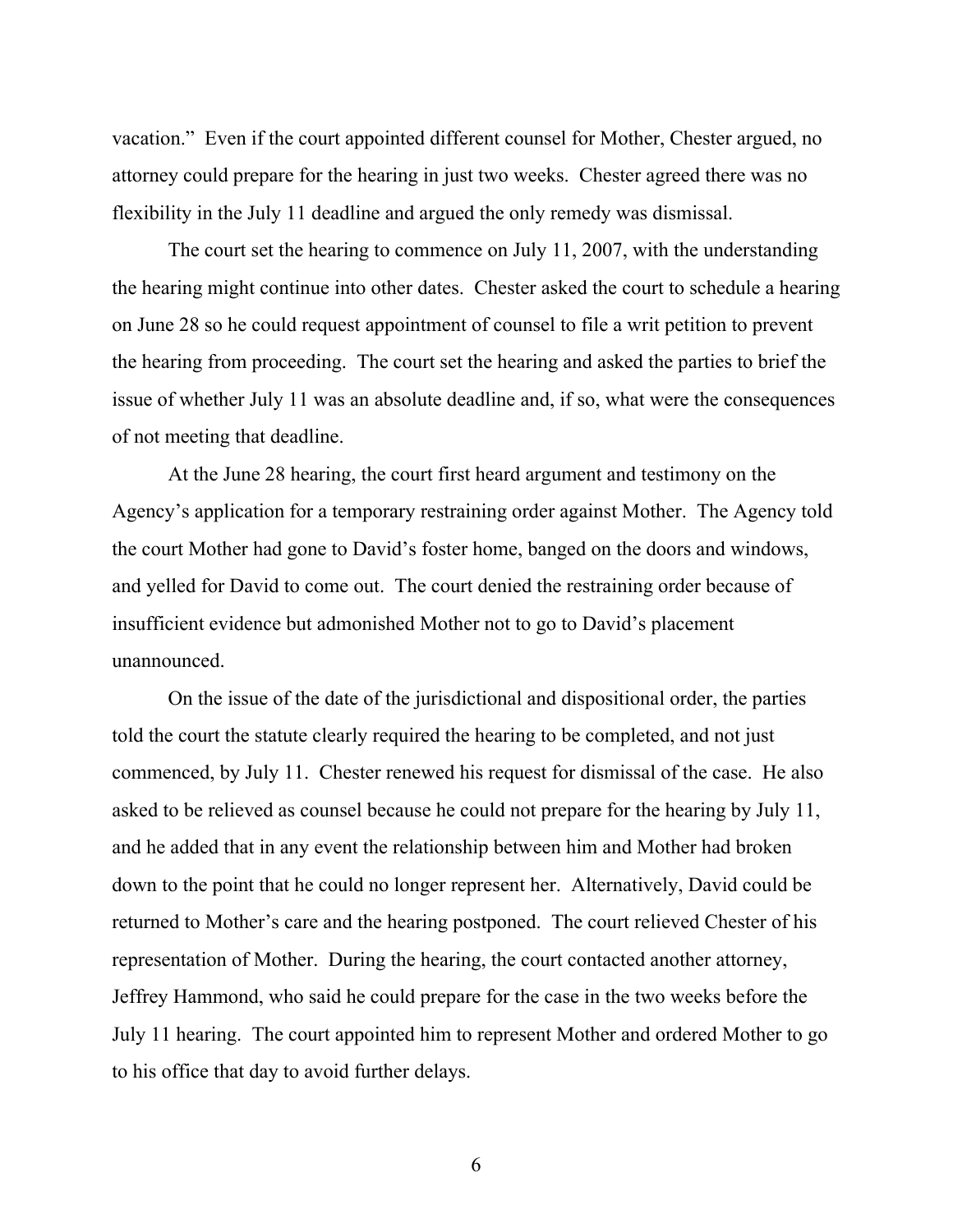The jurisdictional and dispositional hearing took place on July 11, 2007. The court heard testimony from Mother's therapist, David's principal, the social workers who had worked on the case, an ICWA expert retained by the Agency, Allison, Mother's anger management counselor, and Mother. The court sustained the petition and declared David a dependent child, finding that the Agency had made reasonable efforts to return David home and active efforts to prevent the breakup of the Indian family, which were unsuccessful, that Mother had made minimal progress toward resolving the problems that had led to David's removal; and that by clear and convincing evidence there would be a substantial danger to David's physical health if he were returned to Mother's care and that it was likely his return would cause him serious emotional or physical damage. The court ordered reunification services for Mother, including a parenting class, therapy, anger management classes, psychotropic medication evaluation, a medical assessment for menopause symptoms, a psychological evaluation, and family therapy. The court ordered two three-hour visits a week between Mother and David.

 Mother appealed on July 26, 2007. On January 31, 2008, we dismissed Mother's appeal of the original disposition order (A117118) as moot in light of the juvenile court's June 12, 2007 ruling setting aside that order and scheduling a new jurisdictional and dispositional hearing. On April 9, 2008, in response to this court's request for an update on the status of the dependency case, the parties informed us that David had been returned to Mother's care in February 2008. We then asked the parties to brief whether any of the issues raised in this appeal had been rendered moot by this development. We address those arguments below.

#### **DISCUSSION**

 We review questions of law de novo and factual findings for substantial evidence. (*Ghirardo v. Antonioli* (1994) 8 Cal.4th 791, 800-801; *Winograd v. American Broadcasting Co.* (1998) 68 Cal.App.4th 624, 632.) "In juvenile cases, as in other areas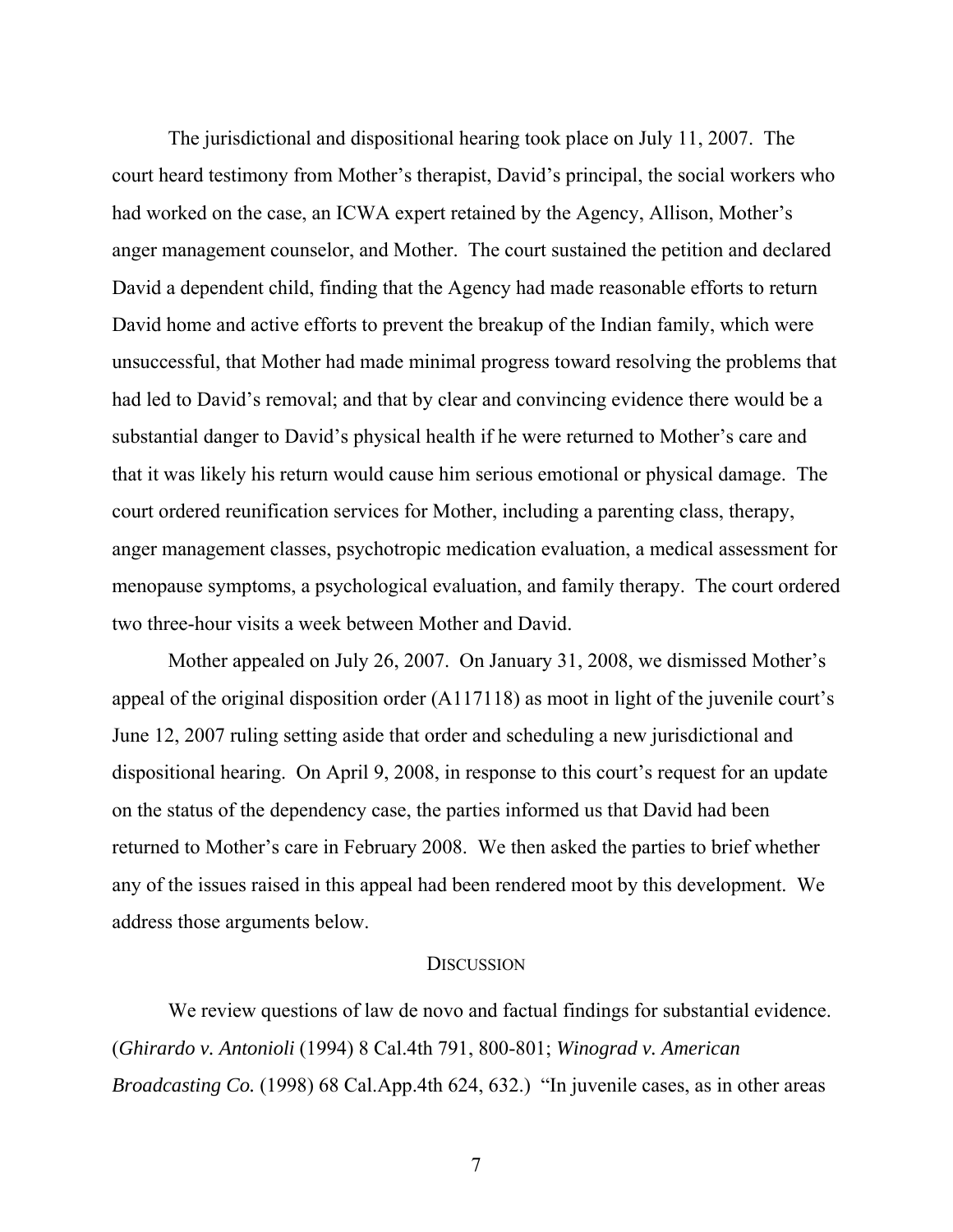of the law, the power of an appellate court asked to assess the sufficiency of the evidence begins and ends with a determination as to whether or not there is any substantial evidence, whether or not contradicted, which will support the conclusion of the trier of fact. All conflicts must be resolved in favor of the respondent and all legitimate inferences indulged in to uphold the verdict, if possible. Where there is more than one inference which can reasonably be deduced from the facts, the appellate court is without power to substitute its deductions for those of the trier of fact." (*In re Katrina C.* (1988) 201 Cal.App.3d 540, 547.)

# I. *Detention Pending New Jurisdictional and Dispositional Hearings<sup>6</sup>*

 In her briefs on the merits, Mother argued the court erred when, on June 12, 2007, it extended David's detention until new jurisdictional and dispositional hearings could be held. She argued the court erred by finding there were exceptional circumstances justifying detention beyond a 90-day period under ICWA. (See Cal. Rules of Court, rule 5.664(c)(1)(B) [eff. Jan. 1, 2007 and repealed eff. Jan. 1, 2008]<sup>7</sup>; 25 U.S.C. § 1922; (Guidelines for State Courts; Indian Child Custody Proceedings (44 Fed. Reg. 67584- 67595) (Nov. 26, 1979) § B.7(c) at p. 67589.)

 In her supplemental brief on mootness, however, Mother concedes that her challenge to the detention order is moot. She urges us to exercise our discretion to decide the issue because it is an important issue of public interest and is capable of repetition yet

 $\overline{a}$ 

<sup>6</sup> Mother expressly abandons any argument that the proper remedy for the ICWA violations in the first five months of the dependency proceeding was dismissal of the action rather than setting aside the original orders and holding new jurisdictional and dispositional hearings.

<sup>7</sup> All rule references are to the California Rules of Court.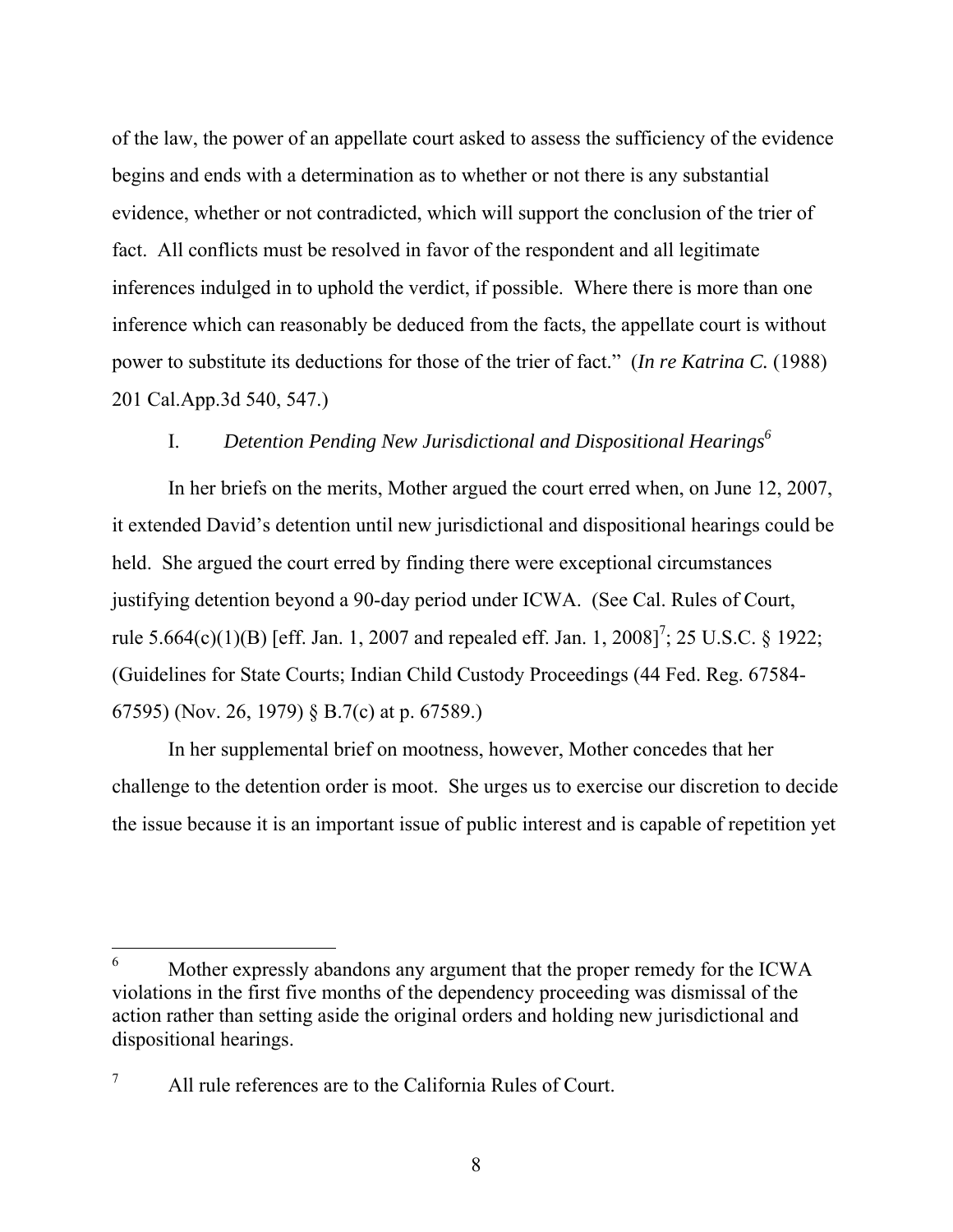evading review. (See *In re Raymond G.* (1991) 230 Cal.App.3d 964, 967.) We decline to  $do$  so. $8$ 

# II. *Lack of Representation at the June 12 and June 19 Hearings*

 Mother contends the court's proceeding with the June 12 and June 19 hearings, despite her lack of counsel, violated her constitutional and statutory rights. We review this alleged error to determine if it was harmless beyond a reasonable doubt.<sup>9</sup>

 Mother first argues she was denied representation at the June 12, 2007 hearing, when the court extended David's detention until July 9 even though it had already

 $\overline{a}$ 8 Regarding Mother's remaining arguments on appeal, she correctly observes that errors prejudicially affecting the jurisdictional hearing would require either remand for a new jurisdictional hearing or dismissal of the proceeding for lack of jurisdiction. Thus, her remaining arguments (all of which affect the jurisdictional hearing) have not been rendered moot by subsequent proceedings.

<sup>9</sup> A parent may have a constitutional due process right to representation at a hearing that may result in the termination of reunification services and the setting of a section 366.26 hearing. (*In re Arturo A.* (1992) 8 Cal.App.4th 229, 239; *In re Andrew S.* (1994) 27 Cal.App.4th 541, 548.) Denial of this constitutional right to representation is reversible error unless it is harmless beyond a reasonable doubt. (*In re Andrew S.*, at p. 549.) A parent has a statutory right to representation in these proceedings. (§ 317, subds. (b), (d).) A violation of a parent's statutory right to representation is reviewed for harmless error under the standard of *People v. Watson*: the parent must show there was a reasonable probability of a more favorable outcome if she had been represented at the hearing. (*In re Andrew S.* at p. 549; *People v. Watson* (1956) 46 Cal.2d 818, 836.) Mother concedes: "[I]n non-ICWA cases, failure to appoint counsel is not per se reversible error." ICWA requires the appointment of counsel for a parent of an Indian child "in any removal, placement, or termination proceeding." (25 U.S.C. § 1912(b).) However, Mother has failed to cite any case that would support a reversible per se standard for an ICWA violation under circumstances such as those presented here. (See *Matter of M.E.M.* (1981) 635 P.2d 1313, 1317 [reversing for new hearing where much of testimony would have been excluded had a proper objection been made]; *Matter of G.L.O.C.* (1983) 668 P.2d 235, 238 [reversing where lack of representation and failure to hold hearing constituted due process violation]; *Matter of J. W.* (1987) 742 P.2d 1171, 1173-1174, 1175 [reversing for cumulative error, which included denial of representation]; *In re Desiree F.* (2000) 83 Cal.App.4th 460, 476-478 [same].) Thus, we apply the next most exacting standard of review.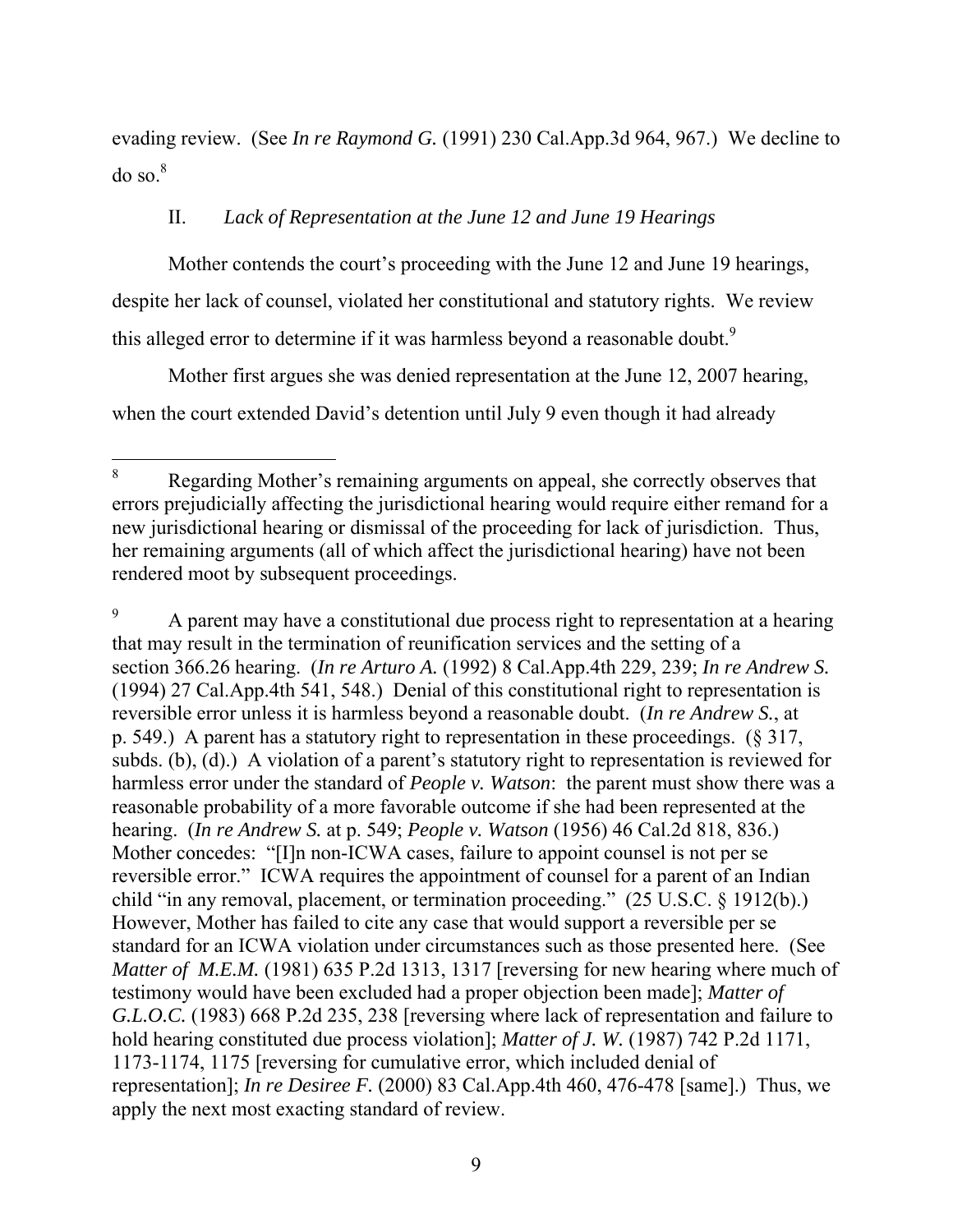relieved Mother's attorney of representation and it knew Mother's newly appointed attorney was not present. Assuming that Mother's lack of representation at this hearing was a violation of Mother's rights, we have already explained that Mother's challenges to the detention order are moot and will not be reviewed in this appeal.

 Mother also argues she was denied representation at the June 19, 2007 hearing, when the court granted Allison permission to testify by telephone at the jurisdictional and dispositional hearing. Any error in Mother's lack of representation at this hearing was harmless beyond a reasonable doubt. Mother was represented at all subsequent hearings and her attorney could have, but did not, object to Allison's telephonic appearance. Moreover, Allison's testimony was limited and generally favorable to Mother. Her only unfavorable recommendation—against David's immediate return to Mother's care -- was not reasonably subject to attack by in-person cross-examination.

### III. *Denial of Continuance of the Jurisdictional and Dispositional Hearing*

 Mother argues the court erred by denying counsel's request for a continuance of the jurisdictional and dispositional hearing to a date later than July 11, 2007. She argues that by setting the hearing on July 11, the court abused its discretion under section  $352$ ,<sup>10</sup>

<sup>10</sup> Section 352 provides, "(a) Upon request of counsel for the parent, guardian, minor, or petitioner, the court may continue any hearing under this chapter beyond the time limit within which the hearing is otherwise required to be held, provided that no continuance shall be granted that is contrary to the interest of the minor. In considering the minor's interests, the court shall give substantial weight to a minor's need for prompt resolution of his or her custody status, the need to provide children with stable environments, and the damage to a minor of prolonged temporary placements. . . . [¶] . . . (b) In no event shall the court grant continuances that would cause the hearing pursuant to Section 361 to be completed more than six months after the hearing pursuant to Section 319."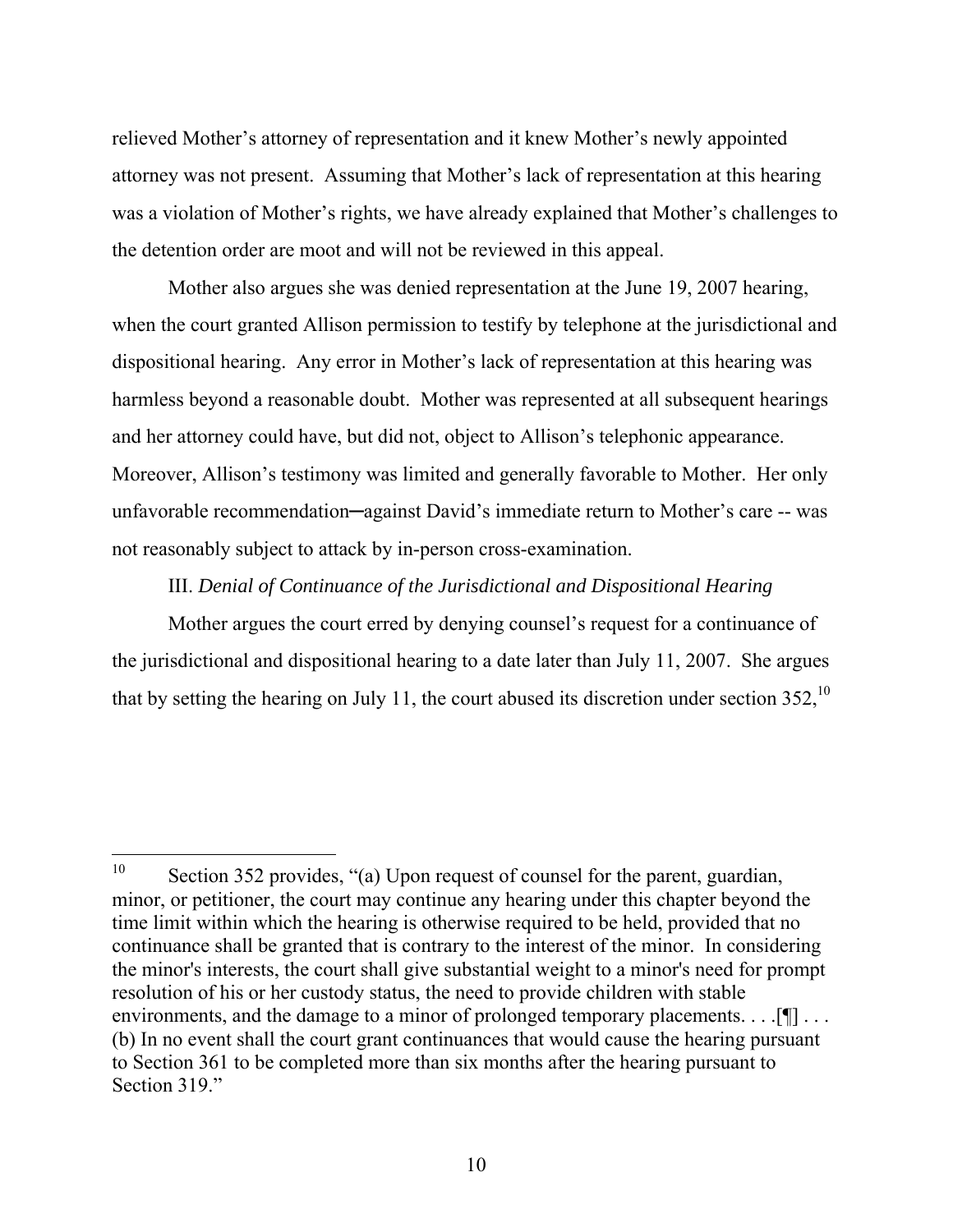violated her rights under  $ICWA<sub>11</sub><sup>11</sup>$  and impaired her right to effective assistance of counsel (§ 317.5, subd. (a)).

 The court did not abuse its discretion under section 352. Continuances in juvenile dependency proceedings are disfavored, particularly when they infringe on maximum time limits under the Code. (§ 352, subds. (a), (b); *In re Elijah V.* (2005) 127 Cal.App.4th 576, 585.) The detention hearing took place on January 11, 2007. Therefore, the disposition hearing had to be held by July 11. Chester insisted below that the court had no discretion to hold the hearing after July 11. The court ensured that Mother would be represented by counsel who would have adequate time to prepare for the hearing by July 11.

 Mother also argues the juvenile court should have granted Chester's request for a continuance because parents in ICWA cases have an automatic right to a 20-day continuance of a jurisdictional hearing. We disagree. First, Chester never made a request for an extension of time under ICWA. Therefore, the court never had an opportunity to consider a possible conflict between the requirements of ICWA and the six-month deadline in section 352, subdivision (b). We consider the argument forfeited. Second, Mother received actual notice of the proceeding in early January, actual notice of the Agency's request for a new jurisdictional hearing in May, and notice that the juvenile court agreed to reschedule the hearing on June 12. The hearing was held on July 11--29 days later. The difference between the 29 days she received to prepare for the hearing and the 30 days she might have been entitled to receive under ICWA (assuming the date ran from June 12 and not an earlier date) was nonprejudicial.

 $11$ ICWA provides, "No foster care placement or termination of parental rights proceeding shall be held until at least ten days after receipt of notice by the parent or Indian custodian and the tribe or the Secretary: *Provided*, That the parent or Indian custodian or the tribe shall, upon request, be granted up to twenty additional days to prepare for such proceeding." (25 U.S.C. § 1912(a).)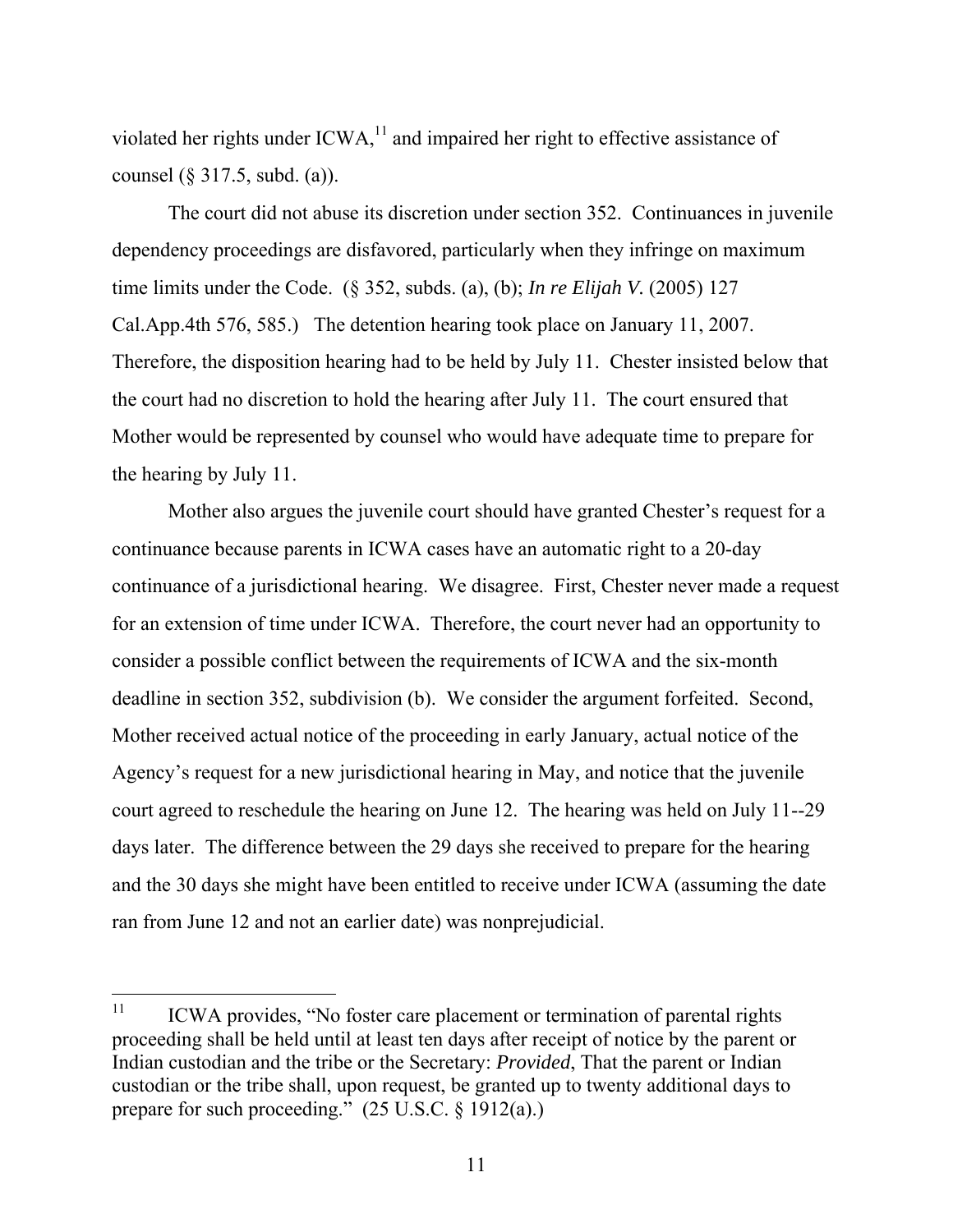The court did not infringe on Mother's right to effective assistance of counsel. Chester had unusual personal circumstances that prevented him preparing for the hearing by July 11. He first learned of the necessity of holding the hearing by July 11 on June 25. His last day at work before his vacation was June 28, and his first day back would have been July 11. His prior work on the case had been limited to talking to Mother and Allison, starting research on ICWA law, responding to the request for a temporary restraining order, and addressing the scheduling issues mentioned above. He still had substantial work to do to prepare for the hearing and only about one day to do that work. Hammond, on the other hand, had two weeks to prepare for the hearing. Mother has not shown that two weeks was an insufficient time to prepare, and the record on appeal does not support such a finding. The record demonstrates that Hammond vigorously represented Mother's interests at the July 11 hearing and was familiar with the details of the case. Moreover, Chester represented on June 28 that his relationship with Mother had broken down for reasons he could not expressly put on the record. Mother did not object to this representation. Therefore, it does not appear that Mother was prejudiced by the change in counsel.

### IV. *Facial Sufficiency of Petition*

 Mother challenges the facial sufficiency of the petition, arguing it failed to allege that David faced a substantial risk of serious physical harm at the time of the July 11, 2007 hearing. For three reasons, her argument lacks merit.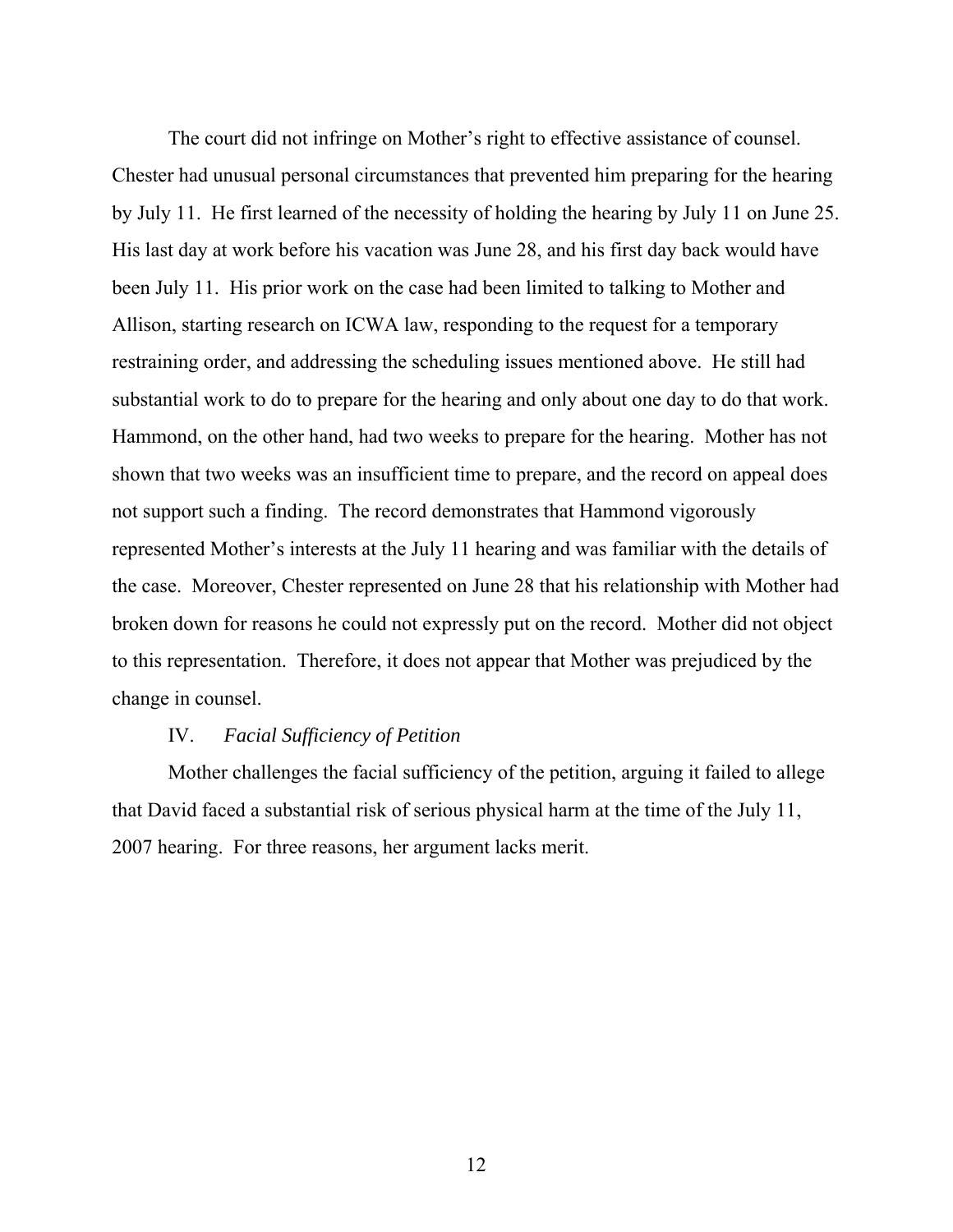## A. *Forfeiture*

First, Mother forfeited her argument by failing to raise it below.<sup>12</sup> Although Mother argued at the July 11, 2007 hearing that the Agency should have prepared a new jurisdictional report with updated information about the risk of harm to David and that the Agency failed to demonstrate a current risk of harm at the hearing, those arguments addressed the sufficiency of the evidence produced in support of jurisdiction, not the sufficiency of the allegations in the petition. Mother never specifically challenged the sufficiency of those allegations.

 There is currently a split in authority about whether a challenge to the sufficiency of a juvenile dependency petition is forfeited if it was not raised in the juvenile court. In *In re Alysha S.*, the Third District observed that in civil actions an argument that a pleading fails to state a cause of action is not subject to forfeiture on this ground (Code Civ. Proc., § 430.80, subd. (a)), and concluded, without analysis, "The same rule obtains herein." (*In re Alysha S.* (1996) 51 Cal.App.4th 393, 397.) Two years later, the Sixth District expressly disagreed with *In re Alysha S* on two grounds*.* (*In re Shelley J.* (1998) 68 Cal.App.4th 322, 328-329.) First, the court cited *In re Jennifer R.*, which held, "Dependency proceedings in the juvenile court are special proceedings governed by their own rules and statutes. [Citations.] Unless otherwise specified, the requirements of the Civil Code and the Code of Civil Procedure do not apply. (*Jones T. v. Superior Court*  (1989) 215 Cal.App.3d 240, 245, fn. 3; *In re Angela R.* (1989) 212 Cal.App.3d 257, 273." (*In re Jennifer R.* (1993) 14 Cal.App.4th 704, 711, fn. omitted, quoted in *In re Shelley J.*, at p. 328.) Second, the court cited California Rules of Court, former rule 39, which provided that rules governing criminal cases and appeals applied to juvenile proceedings

<sup>12</sup> The Agency argues more generally that Mother forfeited her challenge to jurisdiction because she failed to challenge jurisdiction during the July 11, 2007 hearing. Mother arguably preserved a challenge to the sufficiency of the evidence of jurisdiction by arguing there was no substantial evidence of a current substantial risk of harm to David (which was also relevant to David's continued removal).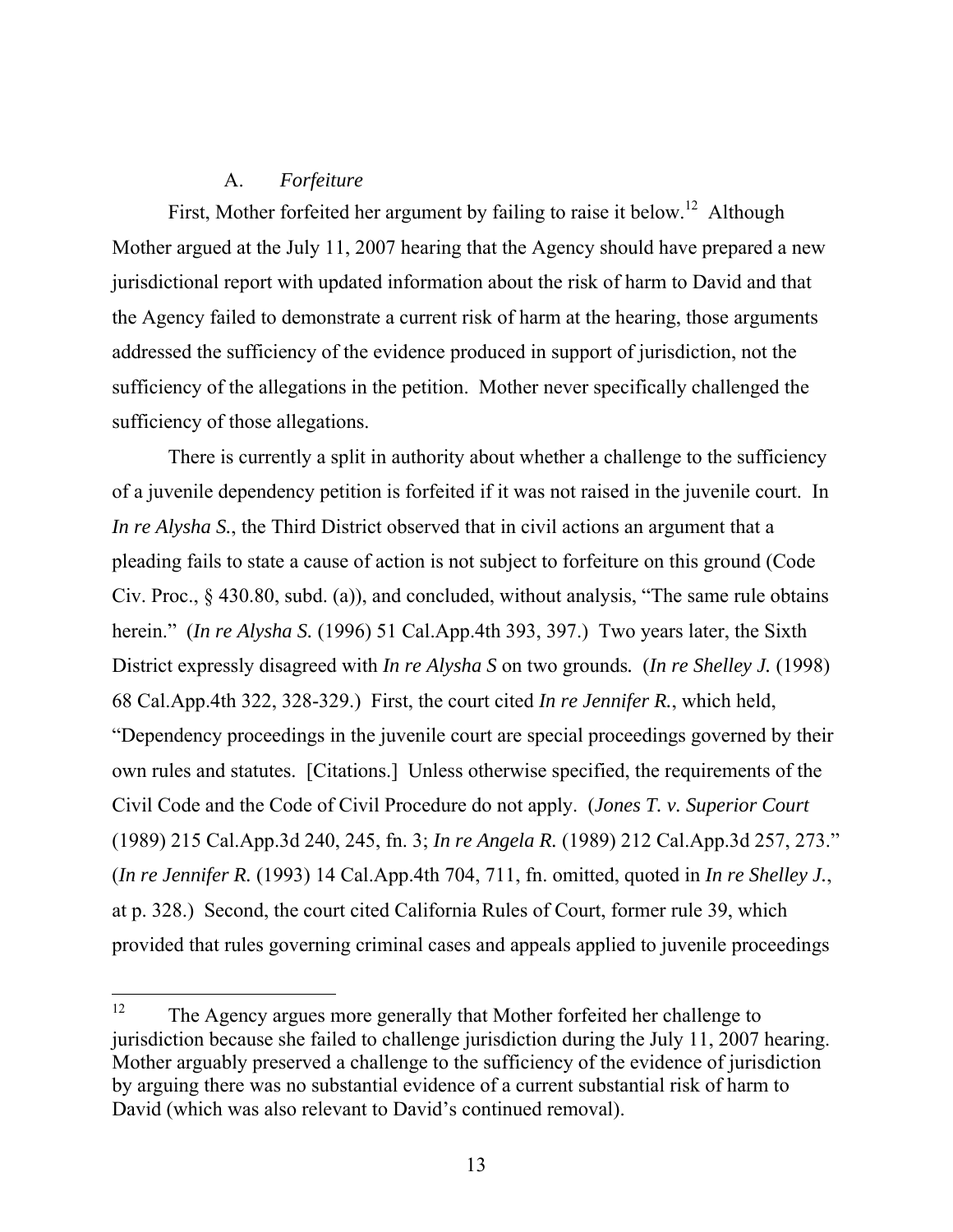unless otherwise specified, and Penal Code section 1012, which provides that failure to demur to defective pleadings waives the defect. (*In re Shelley J.*, at p. 328.) The Second District, Division Five, has agreed with *In re Shelley J.* and provided an additional reason for the forfeiture rule. (*In re James C.* (2002) 104 Cal.App.4th 470, 481.) After agreeing with *In re Shelley J.*'s reliance on *In re Jennifer R.*, former rule 39, and Penal Code section 1012, the court in *In re James C.* cited section 348, which provides that one specific chapter of the Code of Civil Procedure relating to variances and amendments of pleadings applies to juvenile dependency proceedings. (*In re James C.*, at p. 481.) The court stated that the fact that the incorporated chapter does not include Code of Civil Procedure section 430.80, cited in *In re Alysha S.*, supports the conclusion that section 430.80 is inapplicable to juvenile dependency proceedings and that challenges to the sufficiency of a dependency petition are subject to forfeiture. The Fourth District has also followed *In re Shelley J.*, *supra*, 68 Cal.App.4th 322, citing practical reasons for enforcing forfeiture. (*In re S. O.* (2002) 103 Cal.App.4th 453, 459-460; *In re Jessica C.* (2001) 93 Cal.App.4th 1027, 1038, fn. 8.)

 We agree with the holdings of *In re Shelley J., supra,* 68 Cal.App.4th 322, *In re James C.*, *supra*, 104 Cal.App.4th 470, and *In re S. O., supra,* 103 Cal.App.4th 453, although the reasoning of the cases requires updating. First, former rule 39 has been repealed. (Historical Note, Deering's Ann. Rules of Court (2006 supp.) foll. rule 39, p. 56 [former rule 39 repealed eff. Jan. 1, 2005].) The current version of the rule does not contain the language cited in *In re Shelley J.* and *In re James C.* (Rule 8.400; see Historical Notes, 2 Deering's Ann. Rules of Court, (2007 ed.) foll. rule 8.400, p. 536 [originally adopted as rule 37 eff. Jan. 1, 2005]; Adv. Comm. com., Deering's Ann. Rules of Court (2006 supp.) foll. rule 37, p. 35 [rule 37 principally restated subdivisions (a) - (b) and (e) - (g) of former rule 39]; Deering's Ann. Rules of Court, rule 39, subd. (a) (2004 ed.) p. 430 [containing language cited in *In re Shelley J., supra,* 68 Cal.App.4th at p. 328 and *In re James C., supra,* 104 Cal.App.4th at p. 481].)

Second, the holding in *In re Jennifer R., supra,* 14 Cal.App.4th at page 711—that the Civil Code and the Code of Civil Procedure do not apply to juvenile dependency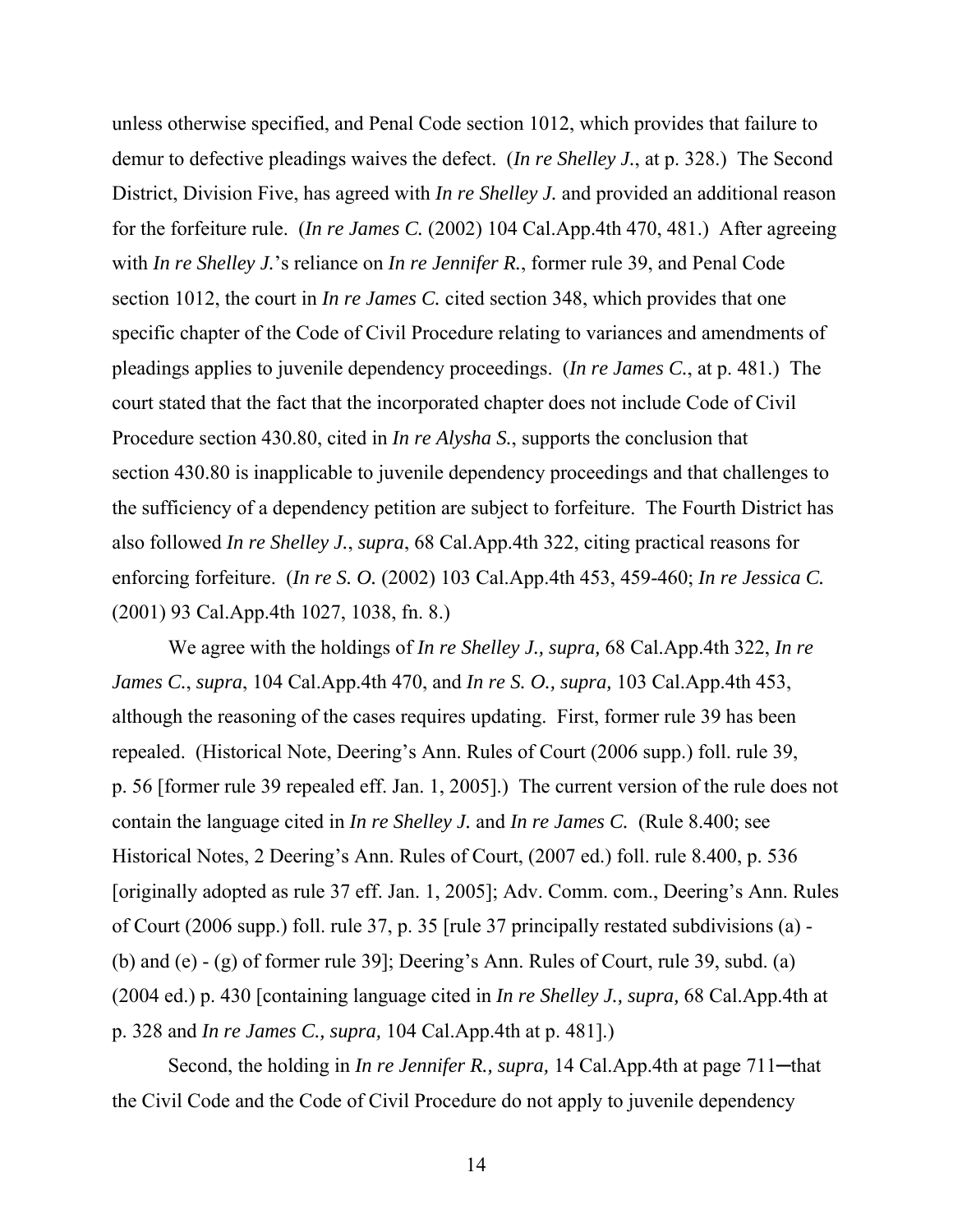proceedings unless specifically made applicable—has been rejected as an overstatement. In *In re Claudia E.*, the Fourth District, Division One (which decided both *In re Jennifer R.,* and a case relied on therein, *In re Angela R., supra,* 212 Cal.App.3d 257) recently reconsidered the issue. (*In re Claudia E.* (2008) 163 Cal.App.4th 627.) The court concluded: "[T]he better view is that application of a statute outside the Welfare and Institutions Code (and not expressly made applicable) is *not* necessarily barred from dependency proceedings. Courts should determine whether the statute at issue is consistent with the overall purposes of the dependency system." (*Id.* at p. 636.) The court distinguished or narrowly construed its earlier decisions. (*In re Claudia E.*, at pp.  $636-637$ .)<sup>13</sup> The court also distinguished an intervening Supreme Court case, which had held: "Dependency proceedings in the juvenile court are special proceedings with their own set of rules, governed, in general, by the Welfare and Institutions Code." (*In re Chantal S.* (1996) 13 Cal.4th 196, 200, quoted in *In re Claudia E.*, at pp. 634-635.) The court explained: "[T]he observation in *Chantal S.* . . . that dependency proceedings are governed by the Welfare and Institutions Code was expressly a *general* one, and the high court held only that a particular statute─Family Code section 3190─did not apply in dependency cases." (*In re Claudia E.*, at p. 636.) The Supreme Court found that application of the particular statute would produce results inconsistent with the purposes of dependency law. (*Ibid.* [parenthetical to citation of *In re Chantal S.*, at p. 207].)

 The Third District also has rejected the broad holding in *In re Jennifer R*. (*In re Mark B.* (2007) 149 Cal.App.4th 61, 78-79.) Like the Fourth District, the Third District

<sup>13</sup> 13 The other case cited in *In re Jennifer R., supra,* 93 Cal.App.4th at page 711, *Jones T. v. Superior Court*, held that Civil Code section 4600 "no longer applies to dependency proceedings" because the Legislature had enacted "a specific statutory scheme for the care, custody, control and placement of dependent children." (*Jones T. v. Superior Court, supra,* 215 Cal.App.3d at p. 245, fn. 3.) That is, *Jones T.* essentially applied the principle that specific statutes prevail over more general statutes. (See *Arbuckle-College City Fire Protection Dist. v. County of Colusa* (2003) 105 Cal.App.4th 1155, 1166.) *Jones T.* did not hold that the Civil Code was inapplicable to dependency proceedings unless expressly made applicable by the Welfare and Institutions Code or juvenile court rules.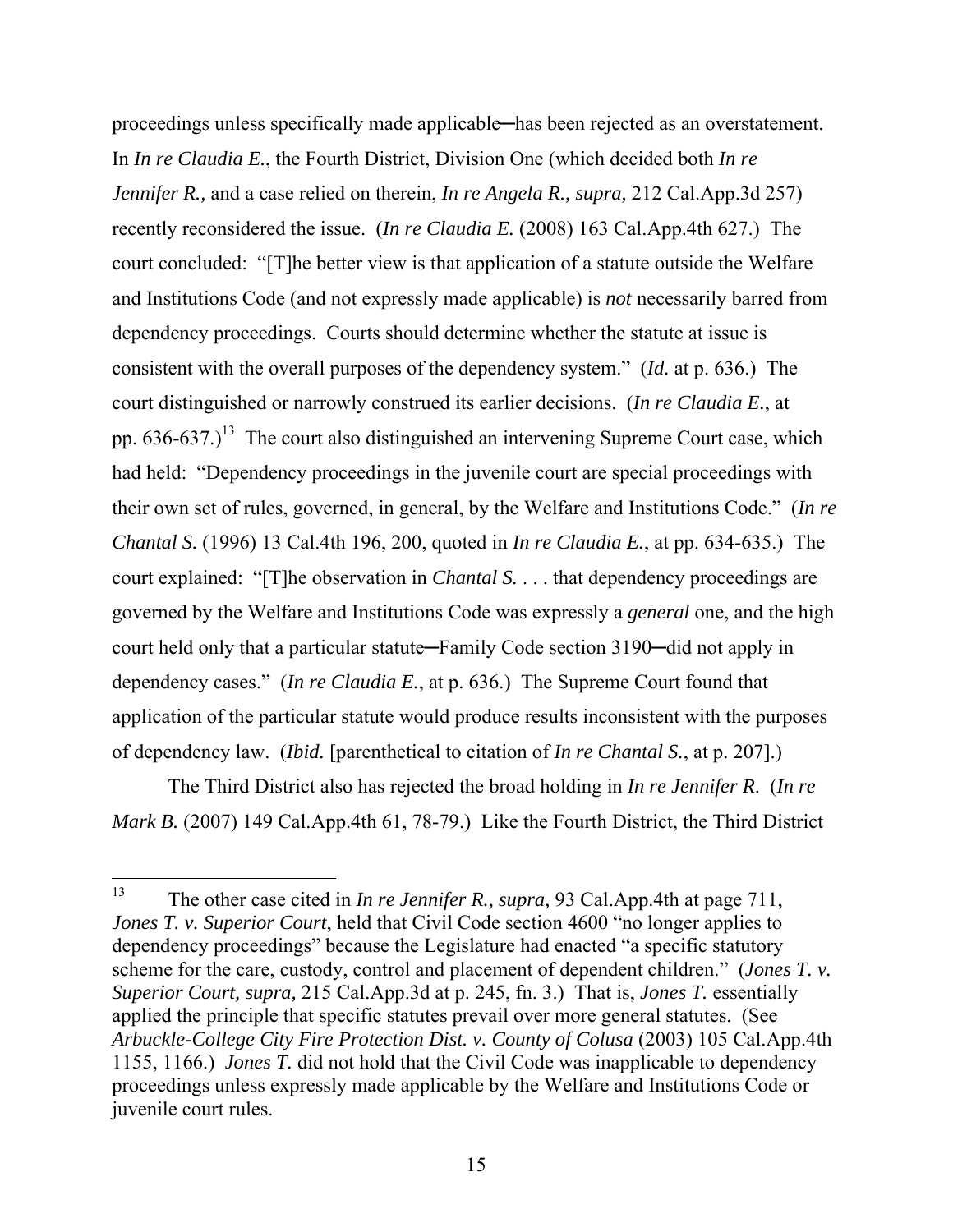concluded that *In re Chantal S., supra,* 13 Cal.4th 196, merely stated a general rule and "did not hold that provision of other codes are inapplicable unless otherwise specified." (*In re Mark B.*, at p. 78.) *In re Mark B.* specifically holds that the provisions of part 1 of the Code of Civil Procedure ("Of Courts and Justice") apply in juvenile dependency proceedings because they "provide for the fundamental empowerment of the courts, including the juvenile court." (*Ibid.*) The court distinguished *In re Chantal S.*, *In re Jennifer R., supra,* 14 Cal.App.4th 708, and *In re Angela R., supra,* 212 Cal.App.3d 257, because the statutes held inapplicable in those cases were from different parts of the Code of Civil Procedure. (*In re Mark B.*, at p. 78.) In *In re Angela R.*, for example, the statute at issue applied to civil "actions" governed by part 2 of the Code of Civil Procedure, whereas juvenile dependency cases are "special proceedings" governed by part 3 of the code. (*In re Mark B.*, at p. 78; *In re Angela R.*, at p. 273; see also *In re Chantal S.*, at p. 200 ["Dependency proceedings in the juvenile court are *special proceedings* with their own set of rules . . . ," italics added].)

 We agree that a statute outside the Welfare and Institutions Code (that is not explicitly made *in*applicable to dependency cases) applies in a dependency case if the statute applies to special proceedings such as juvenile dependency cases and if it is consistent with the overall purposes of the juvenile dependency system.

 Applying this updated rationale, we conclude that Code of Civil Procedure section 430.80—which provides that challenges to the facial sufficiency of a petition are not forfeited by the party's failure to raise the issue in the trial court—does not apply to juvenile dependency proceedings.

 First, section 430.80 appears in part 2 of the Code of Civil Procedure, which applies to civil actions, not in part 3, which applies to special proceedings. Thus, it does not even apply to juvenile dependency proceedings by its own terms. Moreover, the Welfare and Institutions Code expressly incorporates one chapter of part 2 of the Code of Civil Procedure (chapter 8 of title 6 of part 2) and does not expressly incorporate section 430.80 or the chapter in which it appears, chapter 3 of title 6 of part 2. (§ 348; *In*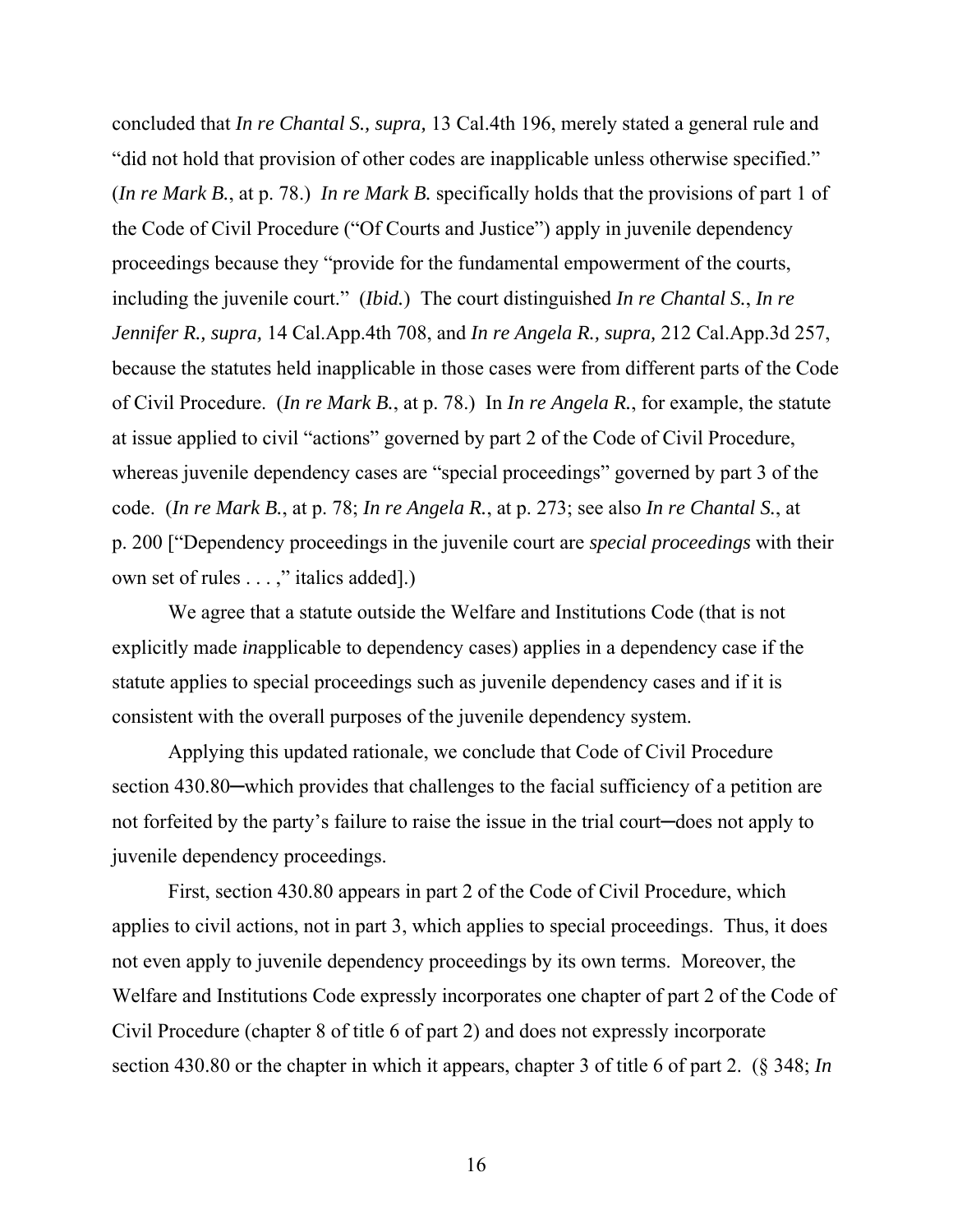*re James C., supra,* 104 Cal.App.4th at p. 481.) This omission supports our conclusion that section 430.80 does not apply to dependency proceedings.

 Second, the statute is inconsistent with the purposes of juvenile dependency law. Allowing parties to challenge the facial sufficiency of a petition for the first time on appeal conflicts with the emphasis on expeditious processing of these cases so that children can achieve permanence and stability without unnecessary delay if reunification efforts fail. (See *In re Marilyn H.* (1993) 5 Cal.4th 295, 307.) Enforcing the forfeiture rule requires parties to raise such issues in the juvenile court where they can be promptly remedied without undue prejudice to the interests of any of the parties involved. (See *In re S.O., supra,* 103 Cal.App.4th at pp. 459-460; *In re Jessica C., supra,* 93 Cal.App.4th at pp. 1038, fn. 8, 1041-1042.)

 Had Mother raised her objection to the sufficiency of the petition at the July 11, 2007 hearing, the court could have allowed the Agency to amend the petition to conform to the proof offered at the hearing. (§ 348; Code Civ. Proc., §§ 469-470.) "[A]mendments to conform to proof are favored, and should not be denied unless the pleading as drafted prior to the proposed amendment would have misled the adversarial party to its prejudice." (*In re Jessica C., supra,* 93 Cal.App.4th at pp. 1041-1042 [applying § 348].) Only if the variance between the petition and the proof offered at the jurisdictional hearing is so great that the parent is denied constitutionally adequate notice of the allegations against him or her should a juvenile court properly refuse to allow an amendment to conform to proof or should a reviewing court entertain a challenge to the sufficiency of the petition that was not raised below. (*Ibid*.; *In re Shelley J., supra,* 68 Cal.App.4th at pp. 328-329; see also *In re Athena P.* (2002) 103 Cal.App.4th 617, 627- 628 [holding that in the absence of prejudicially inadequate notice of the allegations against her, the facial insufficiency of the petition is harmless error if the evidence presented at the hearing establishes jurisdiction].) This was not such a case.

 Accordingly, we hold that section 430.80 does not apply and Mother forfeited her challenge to the facial sufficiency of the petition by failing to raise the issue below.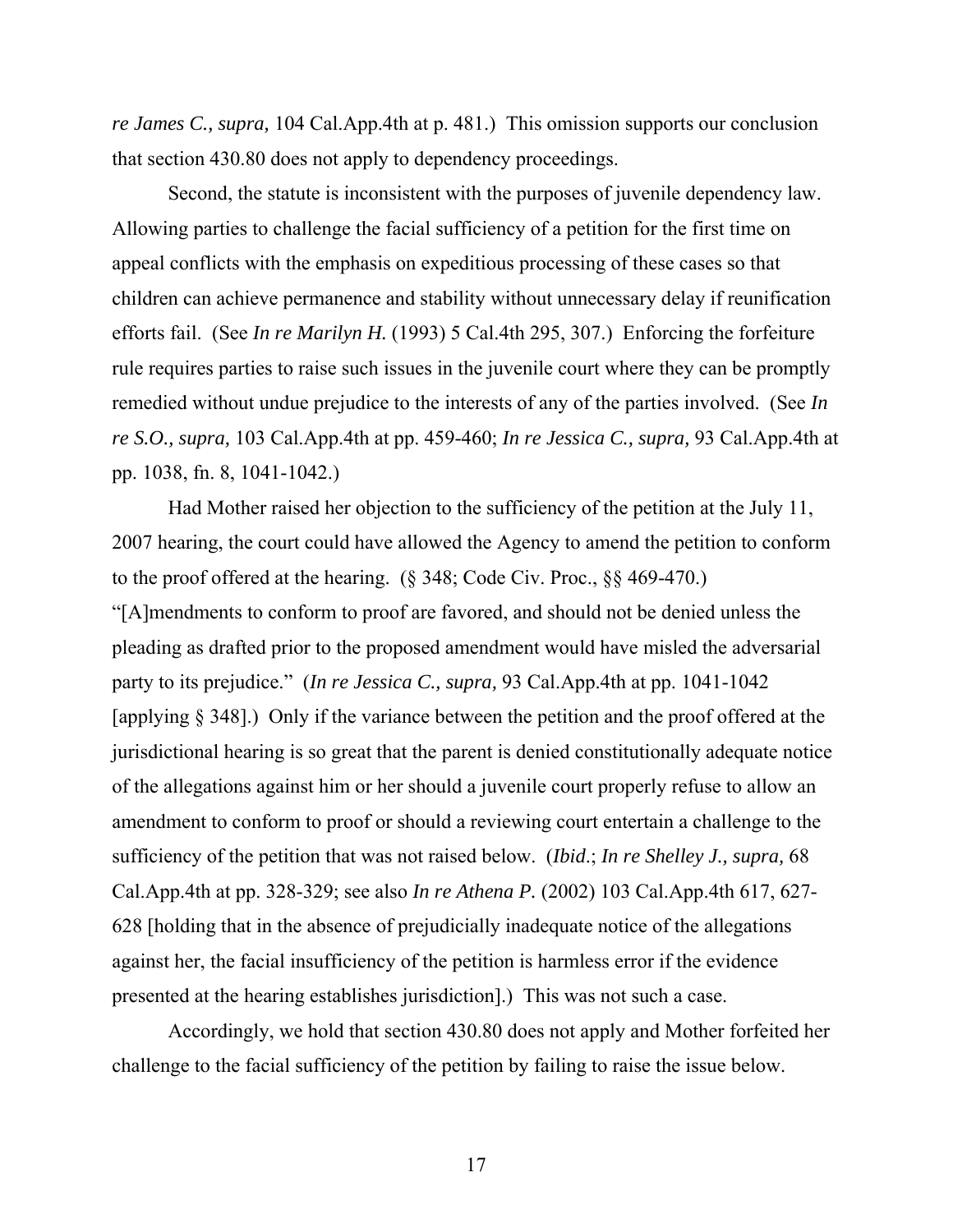#### B. *Past Infliction of Serious Physical Harm is Sufficient*

 Second, the allegation that David *had suffered* serious physical harm inflicted nonaccidentally by Mother was sufficient to establish jurisdiction. The plain language of section 300, subdivision (a) provides that a child is within the jurisdiction of the juvenile court if he "has suffered . . . serious physical harm inflicted nonaccidentally upon the child by the child's parent or guardian."

 Mother cites cases suggesting that jurisdiction can only be established if the social service agency proves the child faces a substantial risk of harm at the time of the jurisdictional hearing. *In re Rocco M.*, for example, held, "While evidence of past conduct may be probative of current conditions, the question under section 300 is whether circumstances *at the time of the hearing* subject the minor to the defined risk of harm. [Citations.]" (*In re Rocco M.* (1991) 1 Cal.App.4th 814, 824.) We find each of Mother's cited cases distinguishable.

 In *In re Rocco M.*, jurisdiction was alleged under section 300, subdivision (b), which applies where the child "has suffered, or there is a substantial risk that the minor will suffer, serious physical harm or illness, as a result of the failure or inability of his or her parent or guardian to adequately supervise or protect the minor, or the willful or negligent failure of the minor's parent or guardian to adequately supervise or protect the minor from the conduct of the custodian with whom the minor has been left, or by the wilful or negligent failure of the parent or guardian to provide the minor with adequate food, clothing, shelter, or medical treatment, or by the inability of the parent or guardian to provide regular care for the minor due to the parent's or guardian's mental illness, developmental disability, or substance abuse." (*In re Rocco M., supra,* 1 Cal.App.4th at p. 820, fn. 4.) The petition had alleged that the mother had left Rocco in the care of a relative who was arrested for possession of heroin and methamphetamines; the mother left Rocco in the care of a friend who kicked him in the stomach; the mother had a history of drug and alcohol abuse that interfered with her ability to provide for and supervise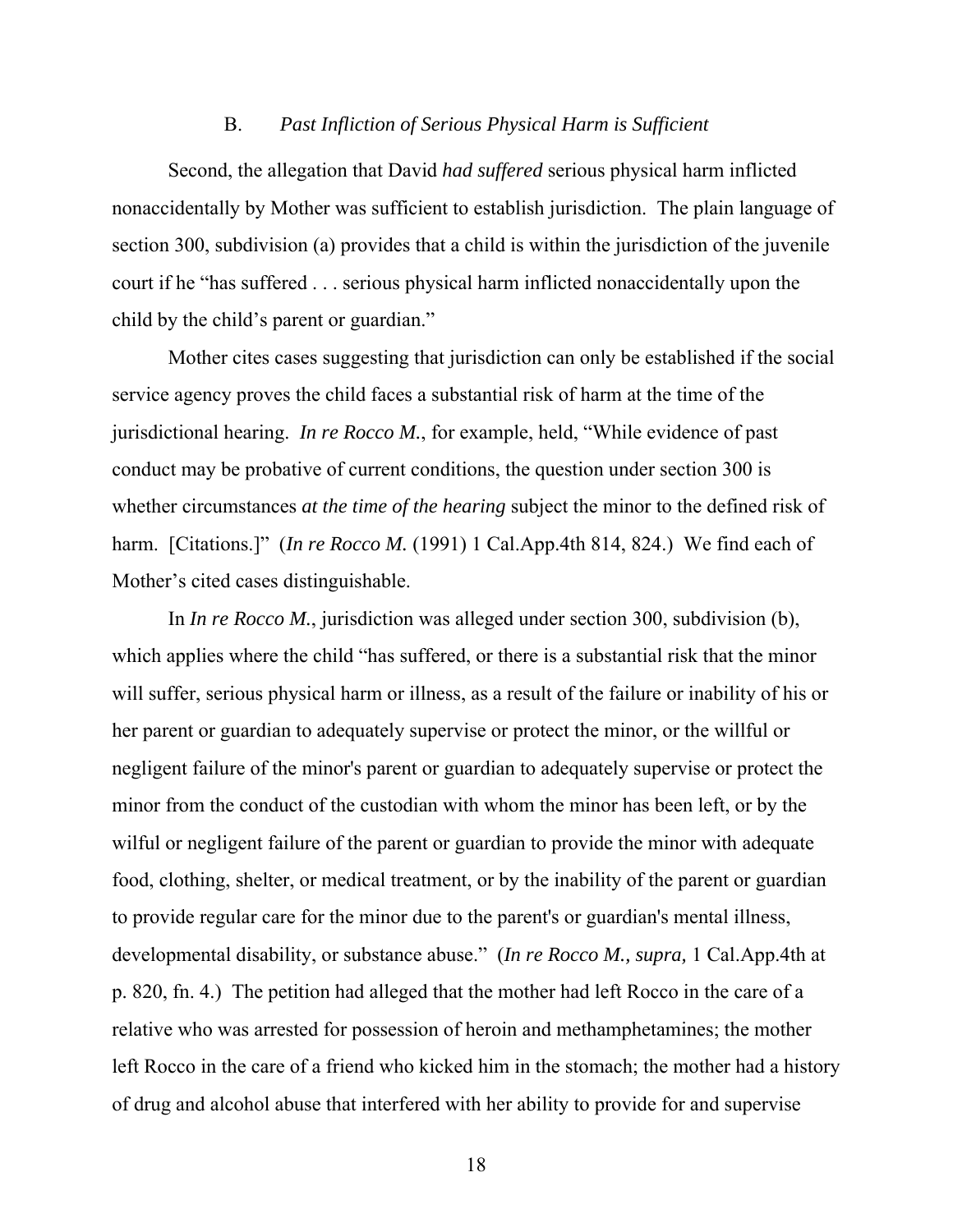Rocco; and Rocco had previously been removed from the mother's care for three years due to her neglect of his basic needs. (*Id.,* at p. 817*.*) After reviewing the legislative history of 1987 amendments to section 300, *In re Rocco M*. held: "Subdivision (b) means what it says. Before courts and agencies can exert jurisdiction under section 300, subdivision (b), there must be evidence indicating that the child is exposed to a *substantial* risk of *serious physical* harm or illness" and, as quoted above, that "the question under section 300 is whether circumstances *at the time of the hearing* subject the minor to the defined risk of harm." (*Id.* at pp. 823-824.)<sup>14</sup> The court specifically noted that section 300, subdivision (a) uses similar language and relied on it as a source of guidance for interpreting subdivision (b). (*Ibid.*)

 $14$ *In re Rocco M.* cited many cases in support of its holding that "the question under section 300 is whether circumstances *at the time of the hearing* subject the minor to the defined risk of harm," but almost all of those cases were decided under the prior statutory scheme. (*In re Rocco M., supra,* 1 Cal.App.4th at p. 824; see *In re James B.* (1986) 184 Cal.App.3d 524, 528, 529; *In re Katrina C.* , *supra*, 201 Cal.App.3d at p. 546; *In re Jennifer P.* (1985) 174 Cal.App.3d 322, 325, fn. 2, 326; *In re Nicole B.* (1979) 93 Cal.App.3d 874, 877-878; *In re Jessica B.* (1989) 207 Cal.App.3d 504, 509, 517; *In re Lisa D.* (1978) 81 Cal.App.3d 192, 194, fn. 1, 196-197; cf. *In re Tiffany Y.* (1990) 223 Cal.App.3d 298, 301 [petition filed in 1988, but alleging risk of harm rather than past harm].) The use of the present tense in the former statute (e.g., establishing jurisdiction where the "home is an unfit place") "indicates an intent that the unfitness exists at the time of the hearing." (*In re James B.*, at pp. 528, 529.) *In re Rocco M.* emphasized that the 1987 amendments to the dependency scheme *narrowed* the grounds for dependency jurisdiction. (*In re Rocco M.*, at p. 823.) However, it did so primarily by requiring "a *substantial* risk of *serious physical* harm or illness." (*Id.* at p. 823.) The prior statute "required no separate showing of concrete harm or risk of physical harm to the child." (*Id.* at p. 821.) The Legislature revised the ground for jurisdiction, as relevant here, to circumstances where the minor " 'has suffered, *or* there is a substantial risk that the minor will suffer, serious physical harm inflicted nonaccidentally upon the minor by the minor's parent or guardian.' " (*Id.* at p. 823, quoting § 300, subd. (a), italics added.) The Legislature apparently concluded that a showing of *past* serious physical harm was sufficient to establish a need for court intervention even without a separate showing of a substantial risk of future serious physical harm.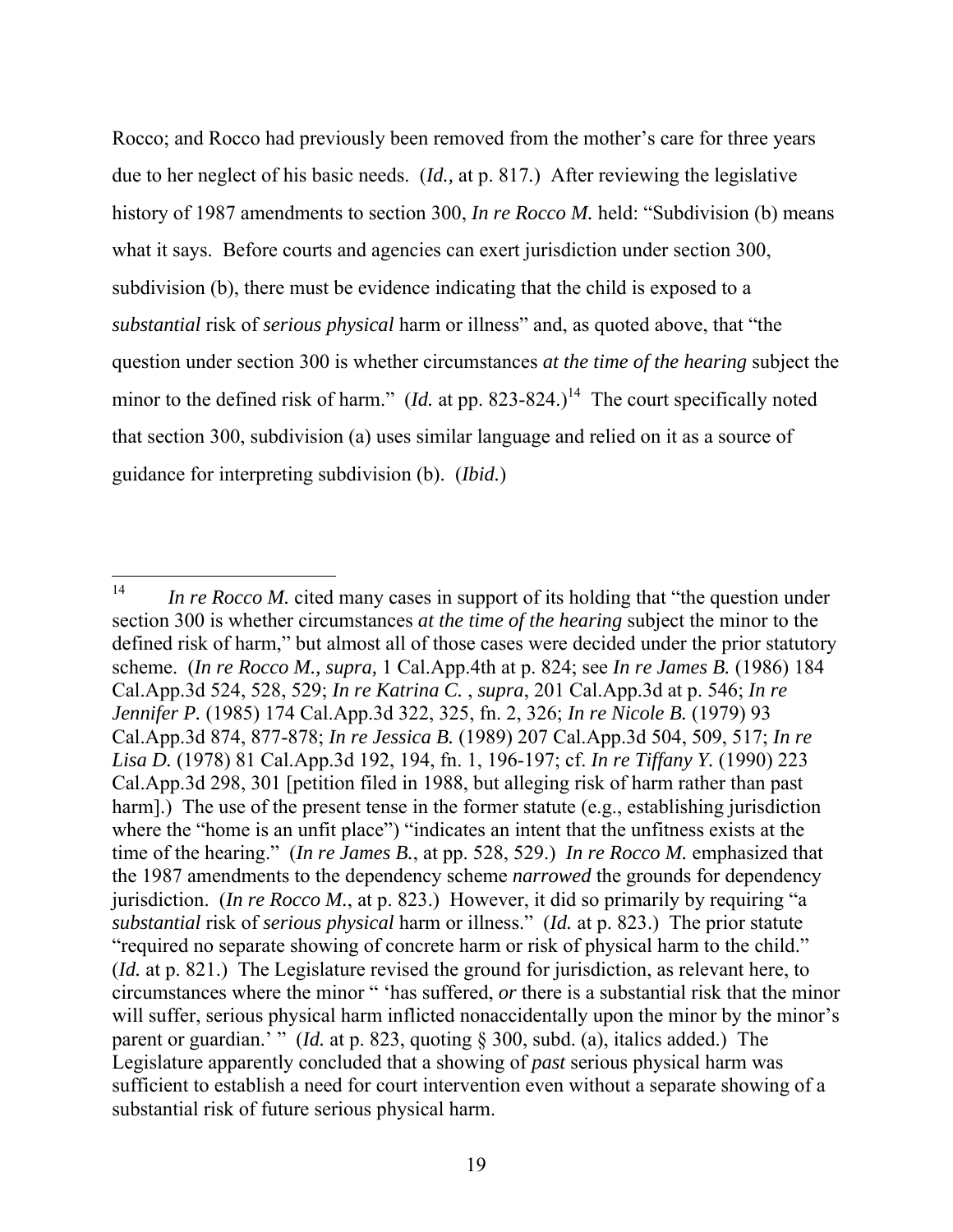Despite these broadly-worded statements, *In re Rocco M.* did not specifically address whether an allegation (or evidence) that a child "has suffered . . . serious physical harm" under the circumstances set forth in subdivision (b) would have been sufficient alone to establish jurisdiction. We do not read the case as holding that such an allegation (or such evidence) would not be sufficient to establish jurisdiction. It is true that an incident of prior physical abuse was alleged in *In re Rocco M*, and that the court seriously questioned whether the "one instance of physical abuse by a caretaker" was sufficient to establish jurisdiction. (*In re Rocco M., supra,* 1 Cal.App.4th at p. 825.) However, the court explained that, as to that incident, there was no evidence the mother should have anticipated that Rocco might be physically abused by the caretaker. (*Ibid.*) That is, there was no evidence that Rocco "ha[d] suffered . . . serious physical harm or illness, *as a result of* . . . the *willful or negligent* failure of the child's parent or guardian to adequately supervise or protect the child from the conduct of the custodian with whom the child has been left," as required by section 300, subdivision (b). (Italics added.) Here, the petition alleged that David "ha[d] suffered . . . serious physical harm inflicted nonaccidentally" by Mother. (§ 300, subd. (a).) There is no dispute that Mother nonaccidentally inflicted the January 2007 beating on David.

 Similarly, in the other cases cited by Mother, the prior alleged physical harm did not establish jurisdiction because it did not satisfy the requirements of section 300. In *In re Alysha S.*, the June 1995 petition alleged, *inter alia*, " 'Prior to July 1994, while the minor was an infant and toddler, the mother observed the father to touch the minor on the buttocks and vaginal area in a way that seemed to her inappropriate.' " (*In re Alysha S., supra,* 51 Cal.App.4th at p. 396.) The court of appeal held the allegation was insufficient to establish jurisdiction. (*Id.* at pp. 399-400.) Relying on *In re Rocco M.*, the court emphasized the absence of any allegation of a current risk of harm to the minor. (*Id.* at pp. 398-399.) However, the court also observed that there were "no allegations as to the severity of any physical harm resulting from the alleged touchings." (*Id.* at p. 399.) That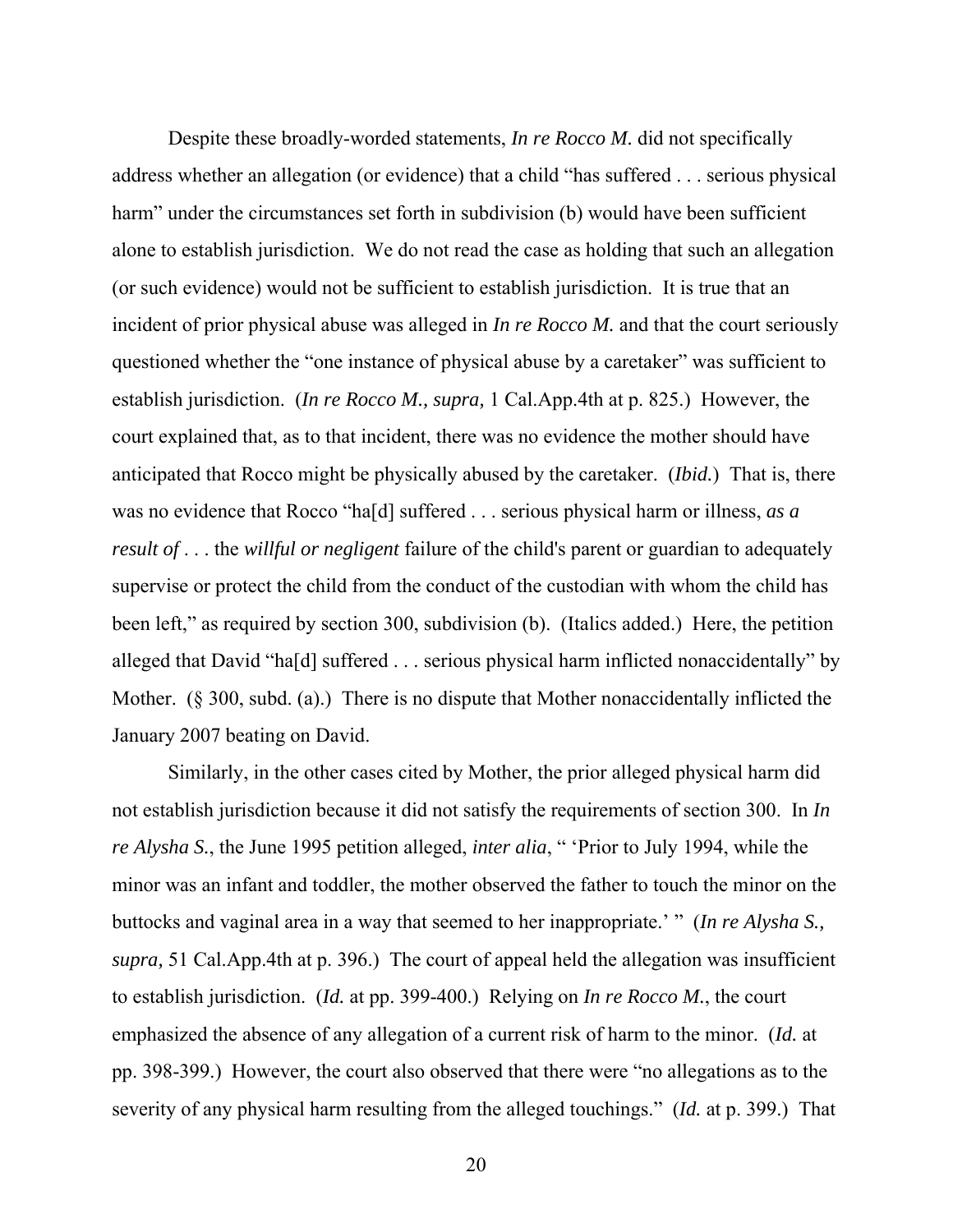is, the petition failed to allege "serious physical harm" as required by section 300, subdivision (b), the alleged basis for jurisdiction. (*Id.* at pp. 398-399.)

*In re Nicholas B.*, the other case cited by Mother, also relied on *In re Rocco M.* for the rule that a petition alleging jurisdiction under section 300, subdivision (b) must allege a current substantial risk that the child will suffer serious physical harm and held the standard was not satisfied in that case. (*In re Nicholas B.* (2001) 88 Cal.App.4th 1126, 1128, 1134, 1137.) One of the allegations of the petition was that the mother struck the minor on the face, causing bruising and swelling, injuries the investigating social worker described as " 'very severe.' " (*Id.* at p. 1130.) The incident took place in September 1998, the petition was filed in March 1999, and the jurisdictional hearing took place in May 1999. (*Id.* at pp. 1130-1131.) Explaining why this allegation did not establish jurisdiction, the court wrote, "This is an incident the mother admitted and regretted. There are no further allegations nor supporting facts to suggest the serious physical harm inflicted by the mother will occur again. . . . If the incident was not likely to recur, then the petition failed to allege facts to demonstrate present or future risk of physical harm. *Section 300, subdivision (a) (current danger) is not alleged*." (*Id.* at pp. 1134-1135, fn. omitted, italics added.) It is not clear why the court identified section 300, subdivision (a) with the parenthetical label, "current danger," as the subdivision applies where a child "has suffered, *or* there is a substantial risk that the child will suffer, serious physical harm  $\ldots$ ." (§ 300, subd. (a), italics added.) However, the fact that the court expressly distinguished section 300, subdivision (a) makes the decision inapplicable here. To the extent *In re Nicholas B.* holds that section 300, subdivision (a) requires allegations of a substantial current risk of serious physical harm in order to establish jurisdiction under the subdivision, we disagree.

We note that section 300, subdivision (b), the alleged basis for jurisdiction in each of the cases cited by Mother, provides: "The child shall continue to be a dependent child pursuant to this subdivision *only so long as is necessary to protect the child from risk of*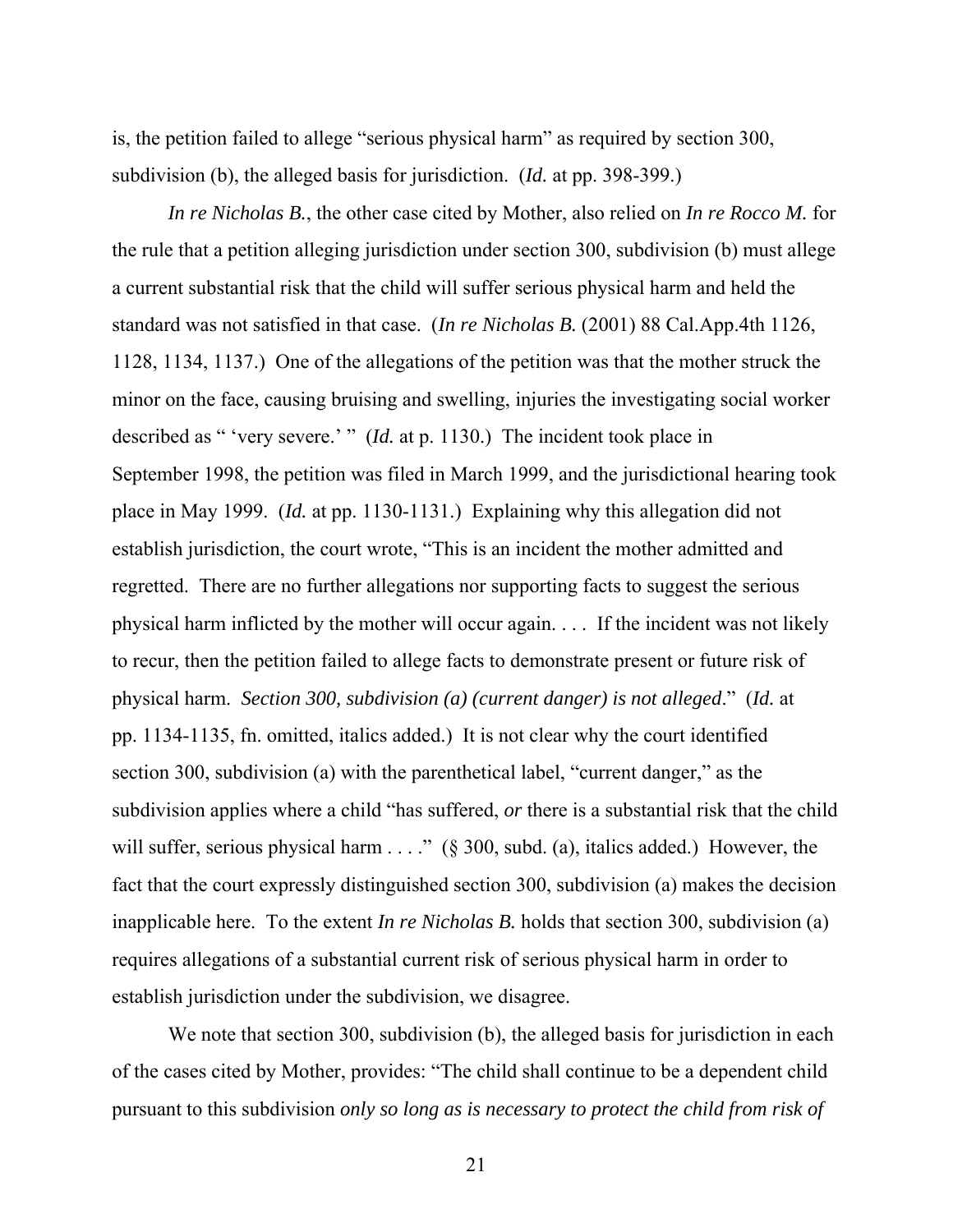*suffering serious physical harm or illness*." ((§ 300, subd. (b), italics added; see *In re Alysha S., supra,* 51 Cal.App.4th at p. 397 [quoting this language]; *In re Nicholas B., supra,* 88 Cal.App.4th at p. 1134 [same].) Section 300, subdivision (a) does not contain similar language.

 We hold that, in the absence of unusual circumstances not present here (such as a substantial lapse of time between the incident and the filing of a petition or the date of a jurisdictional hearing), an allegation that a child *has suffered* serious physical harm inflicted nonaccidentally by a parent or guardian is sufficient to establish jurisdiction under section 300, subdivision (a). Importantly, we note that a finding of jurisdiction does not alone give the juvenile court the right to remove a child from his parent's custody.

 Here, the petition was facially sufficient because it alleged that David had suffered serious physical harm (bruises, red marks, welts, and broken skin on a seven-year-old boy) inflicted intentionally by Mother as a disciplinary measure when she struck him with a belt, cord, or ruler.

# C. *Amendment to Conform to Proof*

 Finally, we observe that the evidence produced at the joint jurisdictional and dispositional hearing clearly demonstrated that David faced a current substantial risk of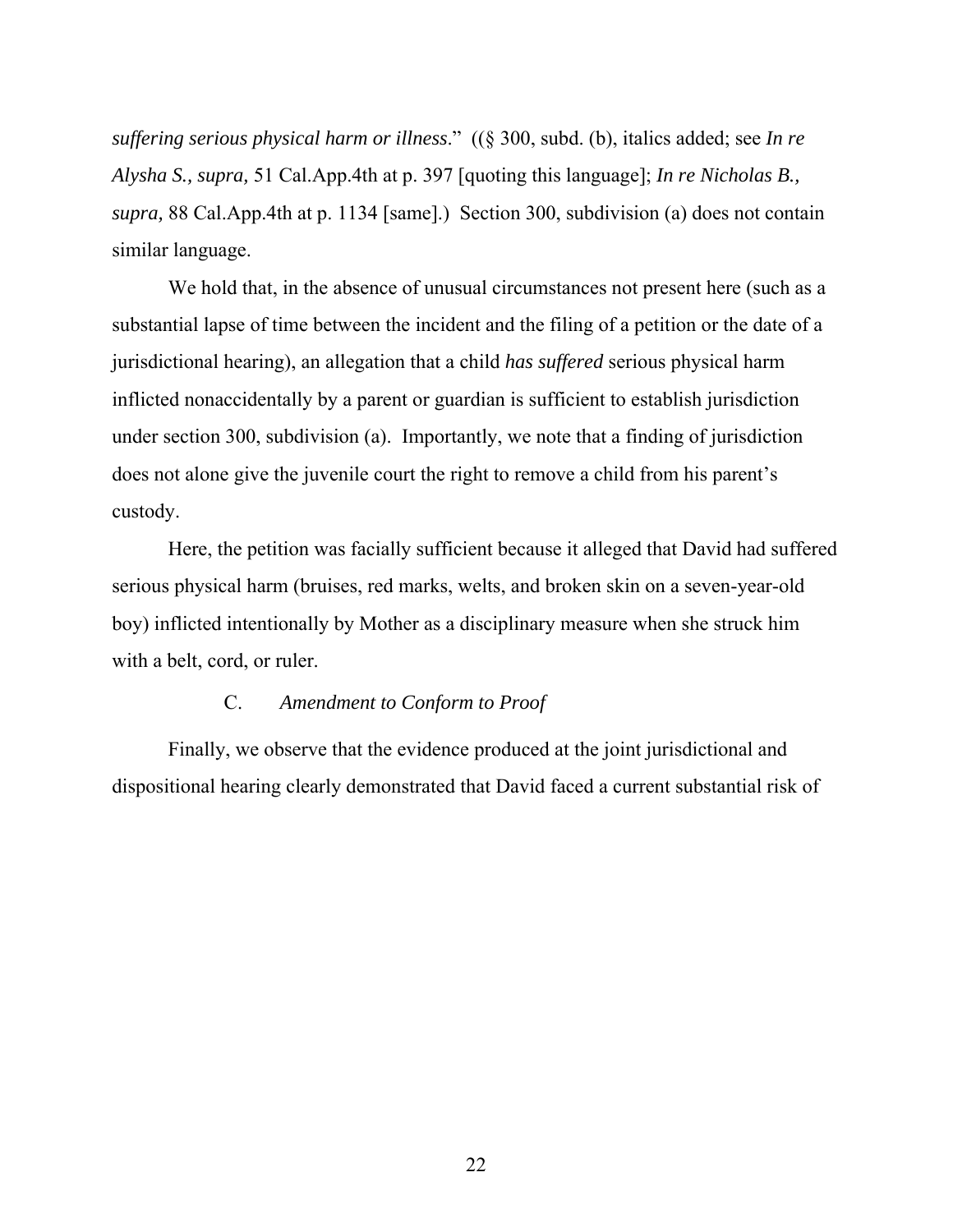physical harm if returned to his mother's custody.15 Therefore, even if a petition must allege a current substantial risk of harm in order to establish jurisdiction under section 300, subdivision (a), substantial evidence of such a risk was presented at the hearing. Accordingly, if Mother had challenged the facial sufficiency of the petition below, the court could have amended the petition to conform to proof. (§ 348; Code Civ. Proc., §§ 469-470.)

 Mother admitted that on January 7, 2007, she struck David twice with a belt and once with an electrical cord, hitting him seven times on each of the three occasions. The beating left David with bruises, linear red marks, welts and broken skin, which were documented by photographs and described by people who observed the injuries on the day following the beating. Mother does not dispute that these injuries constituted "serious physical harm" within the meaning of section 300, subdivision (a). David reported that Mother had hit him "a lot of times" in the past with a belt or cord and Mother admitted she started spanking him when he was four. Following the January 7 incident, David was removed from Mother's care and she only had supervised contact with him. Therefore, the lack of additional physical abuse does not demonstrate an absence of harm if David was returned to Mother's custody. Other evidence in the record affirmatively demonstrated a substantial risk of physical harm continued to exist.

<sup>15</sup> In her discussion of the facial insufficiency of the petition, Mother argues in passing that "there was no substantial evidence in terms of disposition that if David was returned to [Mother's] custody at the time of the July 11, 2007 hearing, that David likely would suffer serious physical harm by clear and convincing evidence. (25 U.S.C. 1912, subdivision (e); section 361, subdivisions (c)(1) & (6).)" We could decline to address this argument because Mother failed to comply with California Rules of Court, rule 8.204(a)(1)(B), regarding the requisite specificity for asserting arguments on appeal. However, our conclusion that the record does contain substantial evidence of a current and substantial risk of serious physical harm if David were returned to Mother at the time of the jurisdictional and dispositional hearing refutes this argument, as well as establishes another reason why the challenge to the facial sufficiency of the petition fails.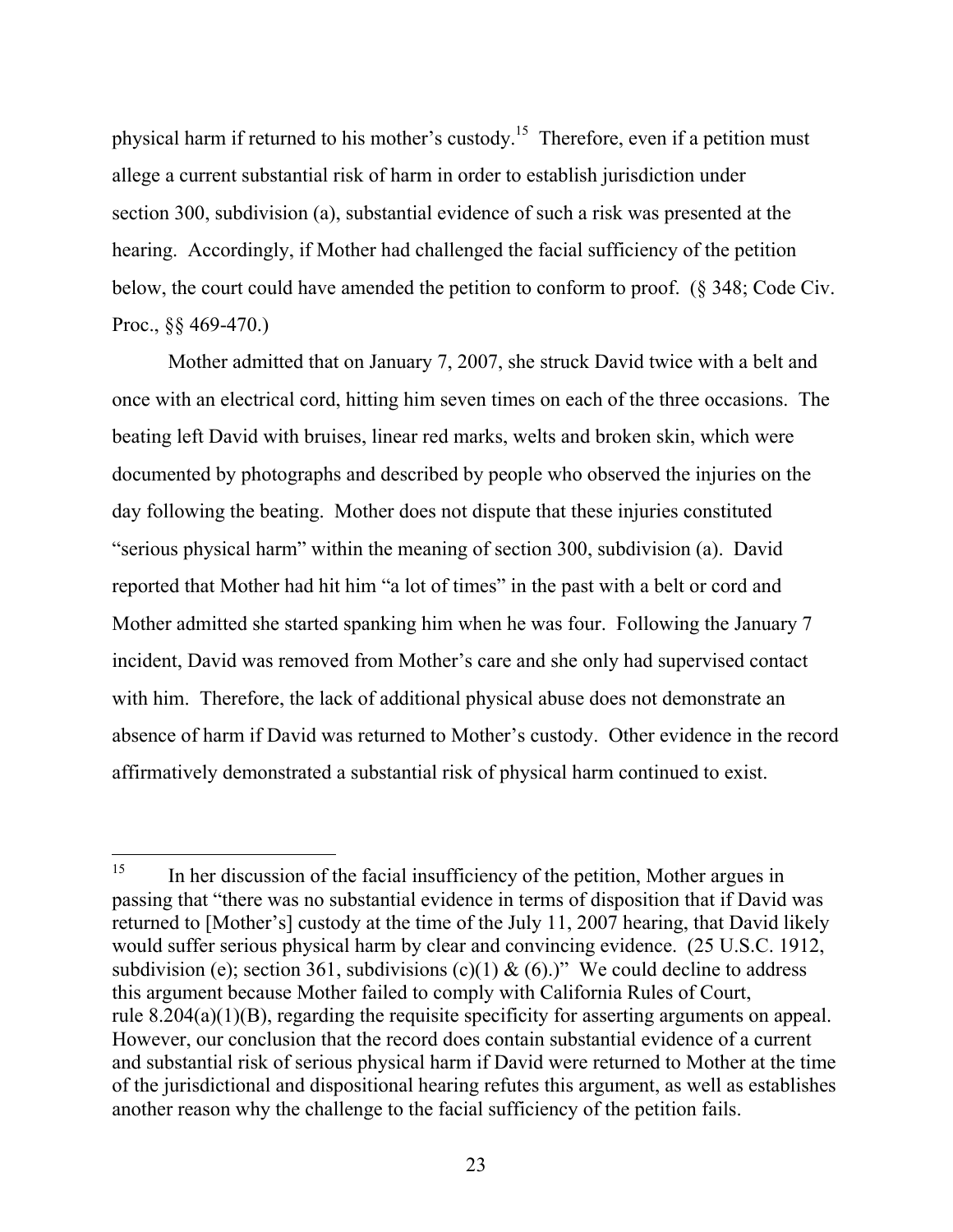First, the record contains substantial evidence that David was a particularly challenging child. The Agency's ICWA expert, Kathryn Manness, stated in her declaration, "According to all reports received, David's 'acting out' behaviors were extreme." The foster mother had reported the same disruptive behavior that Mother had described: "hitting other children, disrespectful when addressing adults (ordering them to do things), throwing and breaking things, etc." David had been diagnosed with Attention Deficit Hyperactivity Disorder (ADHD) and prescribed medication and school personnel had noticed a significant improvement in David's behavior when he took the medication. David did not regularly take the medication while he was in Mother's custody.

 Second, Mother's ability to discipline David without resorting to physical violence was compromised by her own history of physical abuse at the hands of her mother, her emotional instability, and her social isolation. Mother reported that she had been horribly beaten by her mother with a bullwhip throughout her childhood. She initially explained her conduct by saying that when she was hit as a child, it was an effective disciplinary technique, and by quoting the principle, "Spare the rod and spoil the child." She acknowledged that she needed parenting training so she would know how to discipline David without resorting to corporal punishment. Mother also reported that she was experiencing perimenopausal symptoms, including mood fluctuations, and had been diagnosed with bipolar disorder but was not taking medication for the disorder. Mother had told David's principal several times over the previous year that she had considered putting David up for adoption because she could not cope with his behavior. There was also evidence she was having difficulty meeting David's most basic needs. She had a history of referrals to child protective services for neglect of David, although most of the referrals were evaluated out or unsubstantiated, and school personnel reported a significant change in David after he was placed in foster care: he was finishing his homework, reading, making friends, and behaving well. Finally, when Mother realized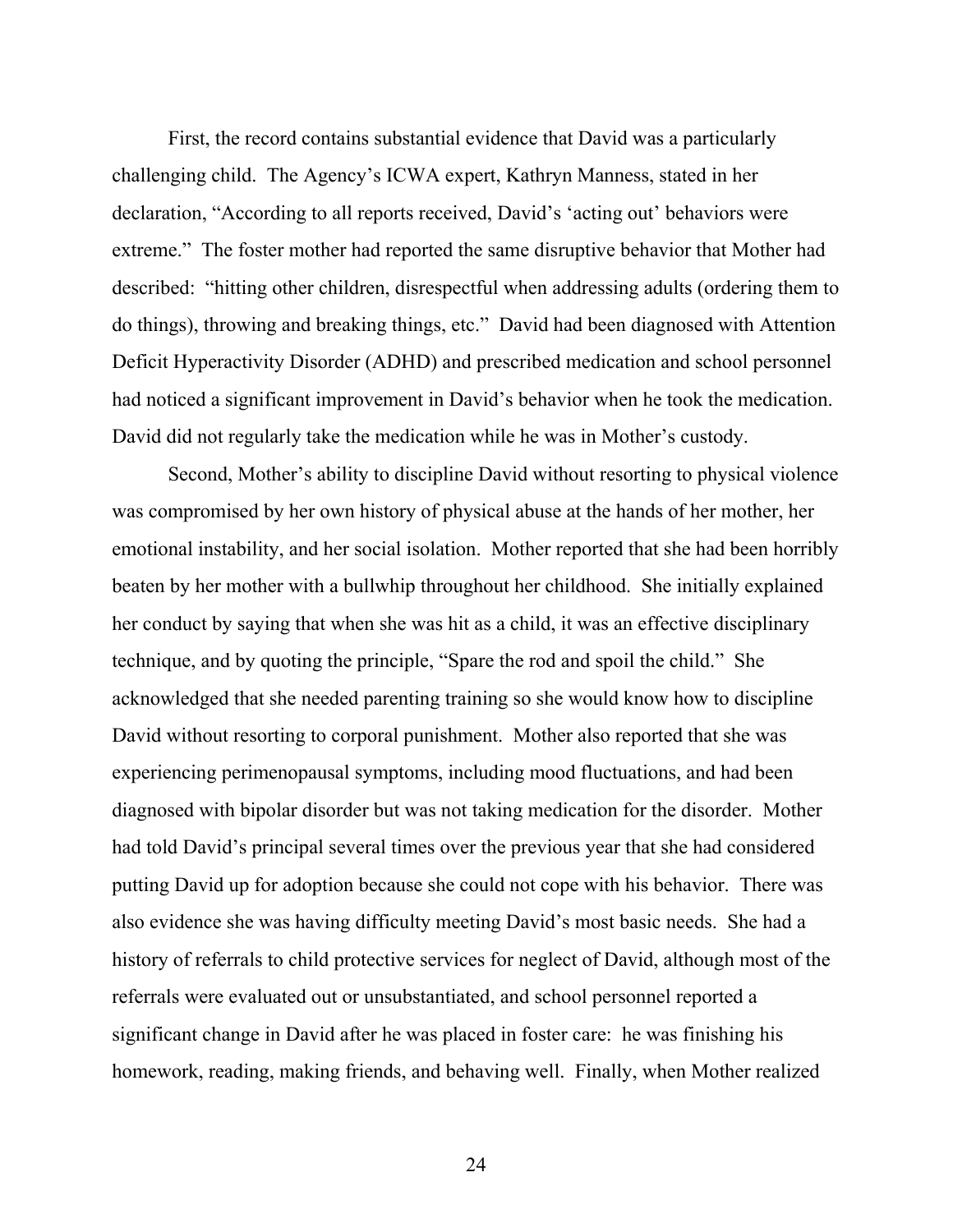she was reaching a breaking point and needed help to cope with David, she had few people to turn to for support.

 Third, there was substantial evidence that by the time of the July 11, 2007 hearing Mother had not substantially resolved the psychological factors that had interfered with her ability to discipline David without resorting to physical violence. Although Mother testified that she had obtained medicine for her menopausal symptoms and antidepressants for her mental health condition, the social worker had not received verification of that development. Mother's former therapist (who treated Mother through the week of June 11) described Mother as paranoid, exhibiting pressured speech, and tangential thinking, with significant mood fluctuations, short attention span, racing thoughts, and limited concentration. The therapist recommended that Mother undergo personality testing to determine if she could even benefit from counseling and if so what type of therapy would help her. Although Mother had completed a parenting course, the therapist opined that Mother had difficulty tailoring the general parenting techniques she had learned to specific situations and recommended parenting classes for Mother that would teach her simple disciplinary techniques. Mother had also attended many sessions of an anger management course and her teacher reported that she had made great progress. However, Mother had told the anger management counselor that she had merely spanked David; the counselor was not aware of the severity of the January 2007 beating. Mother's therapist also reported that Mother had minimized the incident.

 Fourth, there were concrete examples that Mother was continuing to have difficulty controlling her behavior around David or safely responding to his misconduct. On June 26, 2007, Mother heard from David's father (an unreliable information source) that David was missing. She went to the foster home, banged on the door and windows, and called out for her son. David was scared and crying inside the house. The social worker reported that Mother was volatile with her and with others involved in the case. During visits, Mother seemed to be greatly affected by David's moods and became very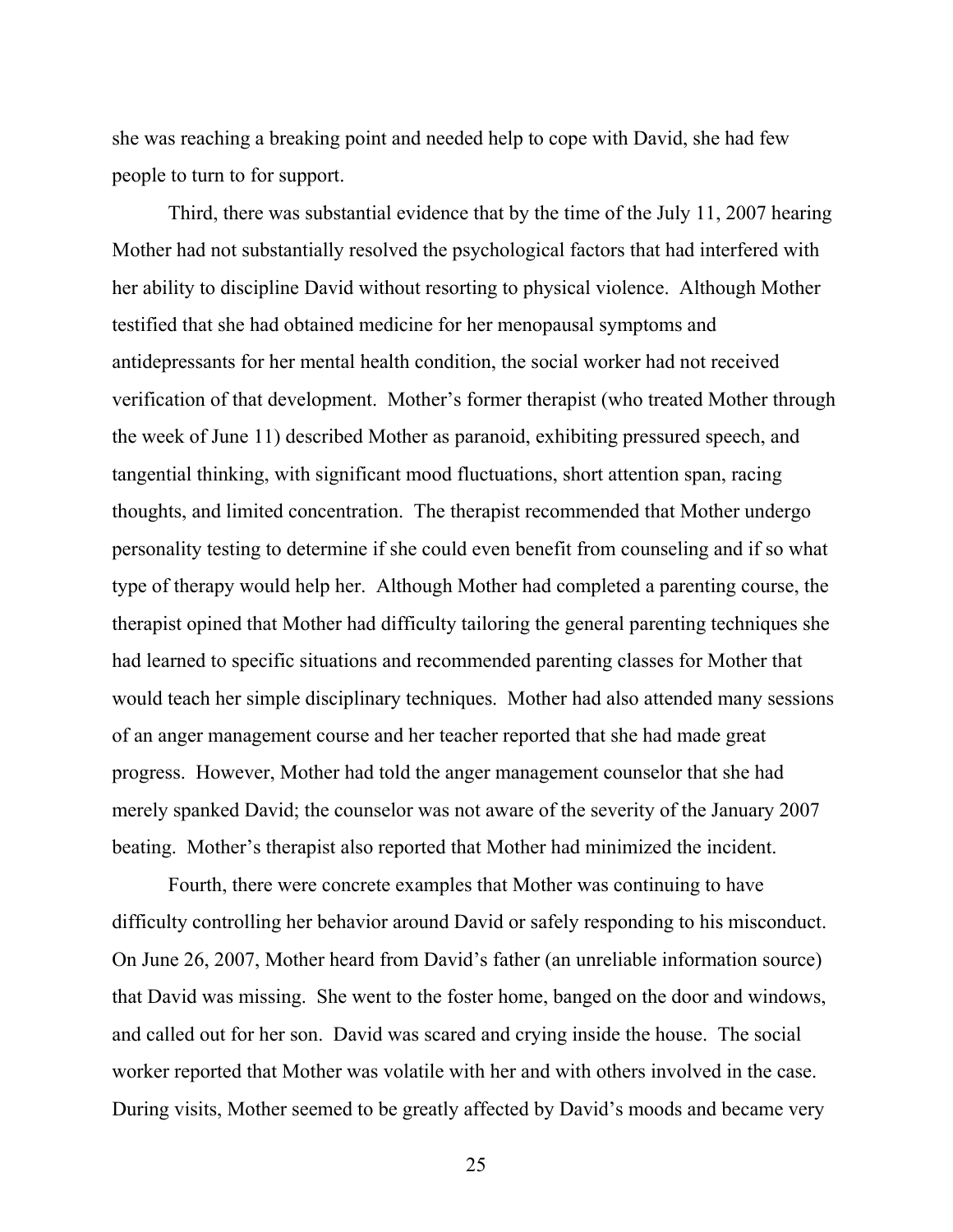agitated when he did not behave as she wished. At the July 11 hearing, the court commented that Mother's demeanor on the witness stand suggested that she was not prepared to take David back into her home.

 Finally, several experts or professionals opined that David could not safely return to Mother's care: the social worker, the ICWA expert, and the Tribe's ICWA representative. The ICWA expert, a licensed social worker, also opined that David would suffer serious emotional harm if he were returned to Mother's care without certain preparations, including family therapy and interactive parent-child therapy.

 In sum, there was substantial evidence that, at the time of the July 11, 2007 hearing, David faced a substantial risk of serious physical harm from Mother because there was a substantial risk that Mother would resort to physical violence in disciplining him.

## **DISPOSITION**

The July 11, 2007 jurisdictional and dispositional orders are affirmed.

Reardon, J. \*

We concur:

Jones, P. J.

 $\mathcal{L}_\text{max}$  and  $\mathcal{L}_\text{max}$  and  $\mathcal{L}_\text{max}$ 

 $\mathcal{L}_\text{max}$  , where  $\mathcal{L}_\text{max}$ 

Simons, J.

\* Judge of the Superior Court of Alameda County, assigned by the Chief Justice pursuant to article VI, section 6 of the California Constitution.